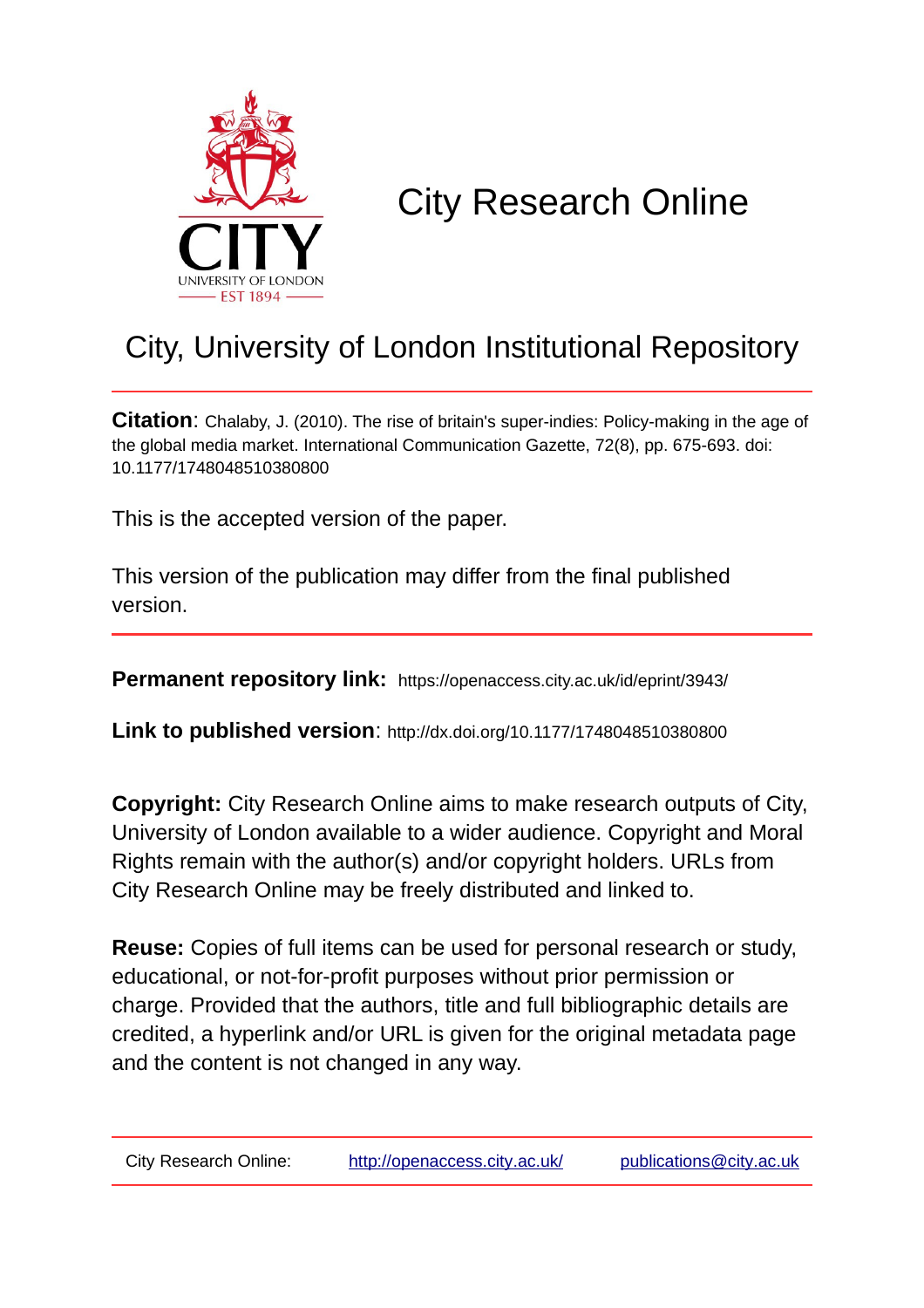#### **The rise of Britain's super-indies:**

#### **Policy making in the age of the global media market**

*Author*: Dr Jean K. Chalaby Reader Department of Sociology City University Northampton Square London EC1V 0HB Tel: 020 7040 0151 Fax: 020 7040 8558 Email: [j.chalaby@city.ac.uk](mailto:j.chalaby@city.ac.uk)

Jean K. Chalaby is Reader in the Department of Sociology at City University London. He is the author of *The Invention of Journalism* (1998), *The de Gaulle Presidency and the Media* (2002) and *Transnational Television in Europe: Reconfiguring Global Communications Networks* (2009). He is the editor of *Transnational Television Worldwide* (2005) and has published extensively in leading journals on a wide range of media-related topics.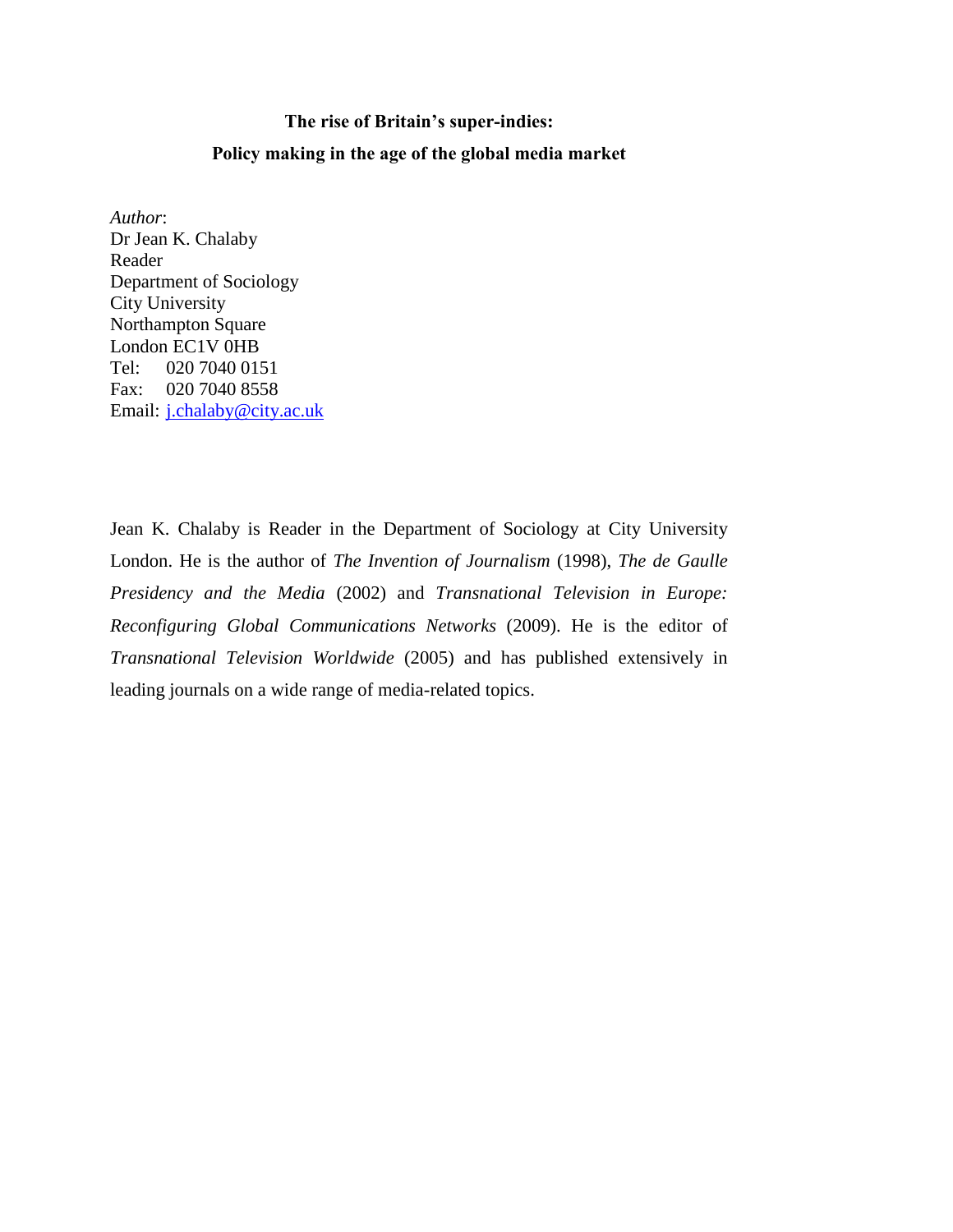## **The rise of Britain's super-indies: Policy making in the age of the global media market**

#### **Abstract**

This article analyses Britain's remarkable performance in the European television industry. In the space of a few years the UK has risen to become the world's leading exporter of TV formats and the world's second exporter, behind the Unites States, of finished TV programmes. The first section compares and contrasts British TV exports data with that of France, before examining the emergence of London as Europe's media hub. The second part argues that this significant progress is essentially due to deft policy making. In 2003, the British government operated a strategic shift in favour of content producers and created a new intellectual property regime. This regime has enabled producers to keep hold of their rights and become asset-owning businesses, eventually giving rise to a new breed of production companies: the super-indies. This paper shows how these super-indies have acquired the scale to compete in an international TV market and drive today's British TV exports. Contrasting again Britain's performance in the European TV trade with France, this article also analyses historical influences and claims it is Britain's imperial past that helps her performance in the European TV marketplace. In addition to the globalization of the English language and the cultural affinities this nurtures, the trading heritage of the British Empire has facilitated Britain's political elite's understanding of the role that trade and the market can play in the creative industries, and enabled them to frame a broadcasting policy that is adapted to the global age.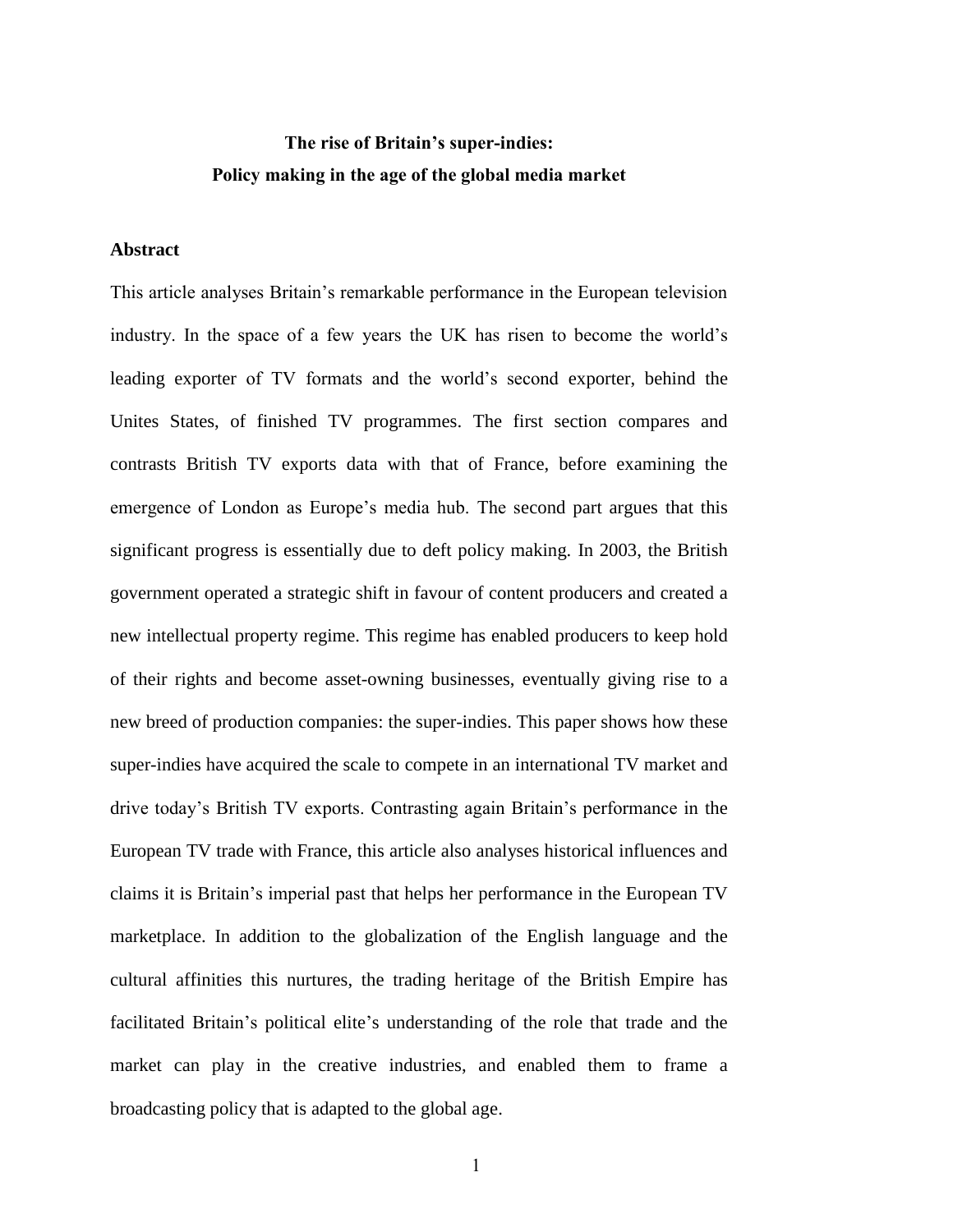### **Key words**

British TV exports; Broadcasting policy; comparative media studies; content rights; French TV exports; independent TV production sector; intellectual property; super-indies; transnational TV formats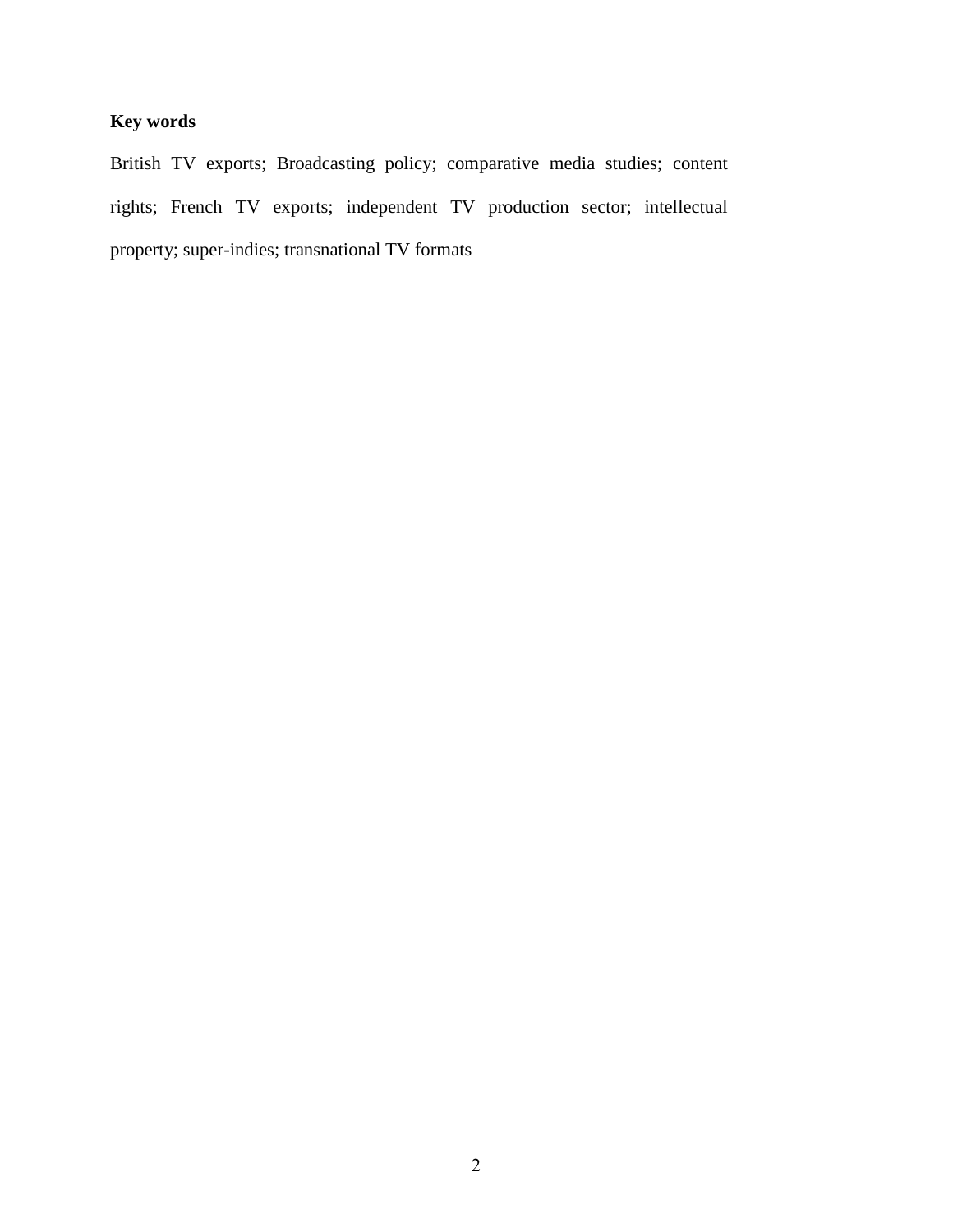## **The rise of Britain's super-indies: Policy making in the age of the global media market**

#### **Introduction**

It is not always recognized but Britain is the dominant power in Europe's television industry: it is the world's leading exporter of TV formats and is in second position for television programmes, behind the United States. British TV production companies are expanding fast on the international market, the country's public broadcaster, the BBC, has unrivalled international and commercial clout among its peers, and London has become Europe's regional media hub.

Disparities amongst European nations have been overlooked in favour of imperatives of European integration, leading to an emphasis on the construction of a European communicative space. As phenomena such as the transnationalization of European television and the hypothetical construction of a European public sphere were discussed, the huge disparities amongst the cultural influence of nations were neglected (see Gripsrud, 2007; Schlesinger, 2007).

The first section provides an overview of Britain's performance in the world TV marketplace examining both British TV exports and the country's top exporters. It compares this data with those from other countries, and then examines the emergence of London as Europe's media hub. The second section seeks to understand how Britain has attained pre-eminence in European television. This paper argues that this improved performance is largely due to a policy decision in 2003 that re-balanced the relationship between broadcasters and their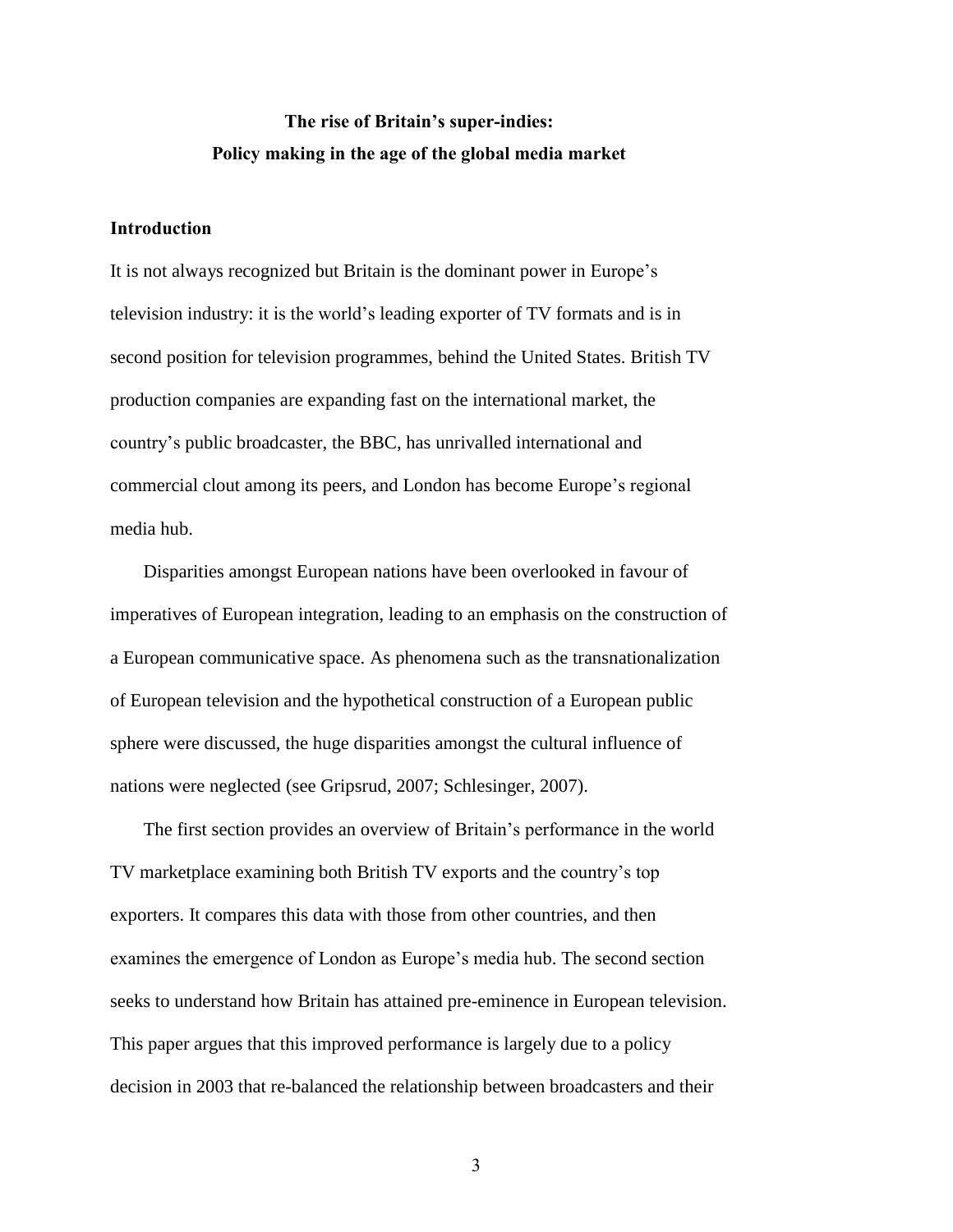suppliers, the independent TV producers. The new Code of Practice that came into effect the following year enabled these producers to keep all the content rights that are not explicitly purchased by broadcasters. This principle created a new intellectual property regime that turned rights into assets for independent production companies. These companies were then able to use their assets to develop and attract funding, the most ambitious among them acquiring, or merging with, other producers. It is the largest companies to emerge from this first round of consolidation – the so-called 'super-indies' – that have been expanding internationally lately, this paper shows. It also analyses sociological and historical influences and claims it is Britain's imperial legacy that helps her performance in the European TV marketplace. In addition to the globalization of the English language and the cultural affinities it nurtures, the trading heritage of the British Empire has facilitated Britain's political elite's understanding of the importance of trade for the cultural industries, and enabled them to frame a broadcasting policy that is adapted to the global age.

Throughout this paper, Britain's role and performance in European television is compared to that of France. The comparison between the two nations reveals the influence of both policy and history in shaping these two countries' contrasting position in today's European television industry. This article is based on both primary and secondary sources, including numerous interviews with industry leaders.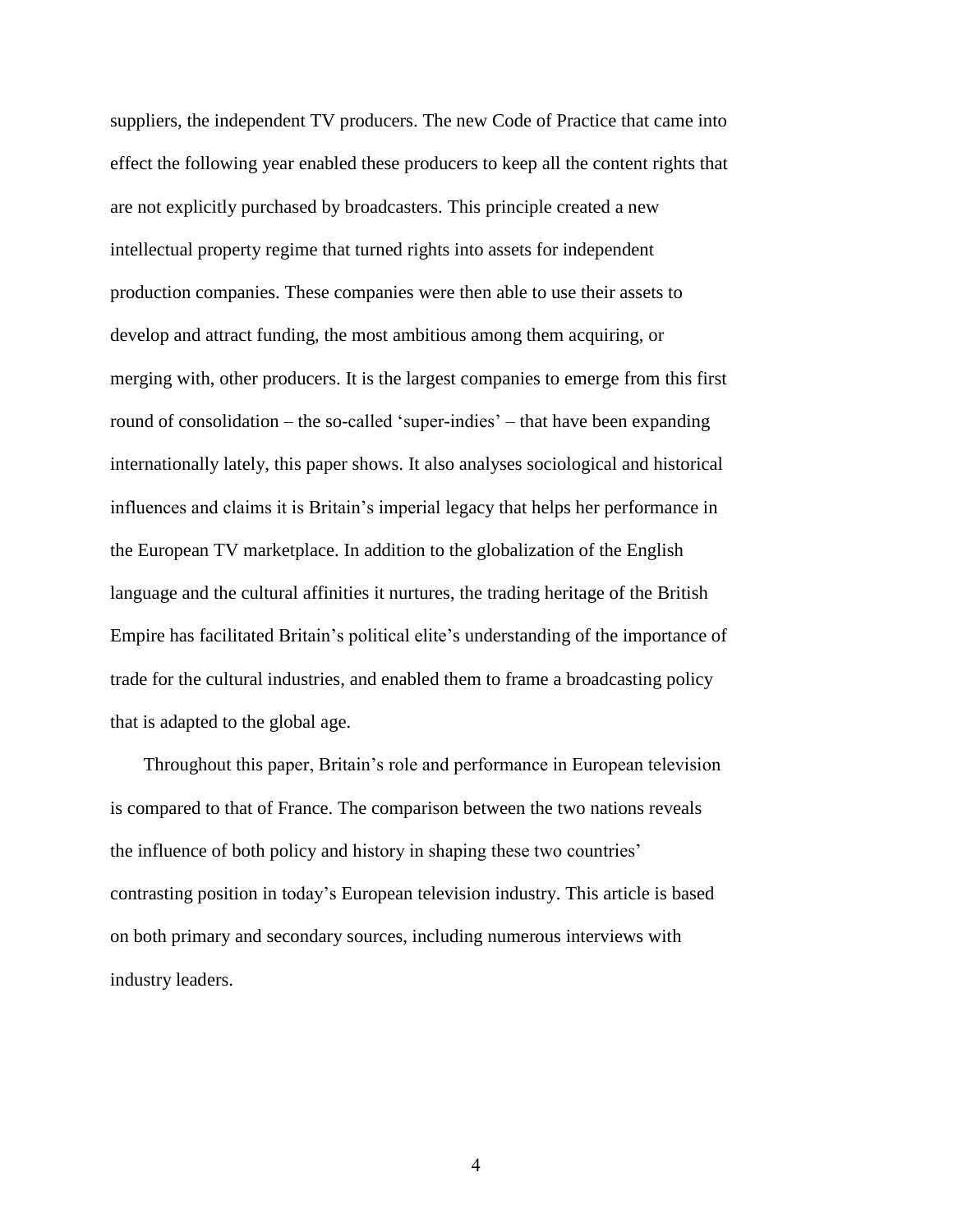#### **British TV programmes and formats in the European TV marketplace**

This section analyses the performance of British television exports in the global TV market, distinguishing between finished programmes in genres such as factual entertainment and drama, and formats, which are shows that are licensed outside the UK in order to be adapted to local audiences (e.g. *The Weakest Link*, *Who Wants to Be a Millionaire?*). The first corpus of data is provided by two studies commissioned by PACT (Producers Alliance for Cinema and Television), the British trade association for independent producers and distributors, covering 45 channels in eight countries.<sup>1</sup> The 2007 study duplicated methodology first used in 2003 but monitored a few more channels. It found that the UK's share of finished programme exports (in terms of programming hours) in these eight countries stood at 7.5 per cent in 2007 (down from 8.7 per cent in 2003), whilst France's share stood at 2 per cent (Table 1).

Table 1: Total finished programme exports, 2003 – 2007. In percentages of programming hours

| Country of o                                                |      | USA  |      | UK        |      | Germany |      | Canada |      | <b>France</b> |
|-------------------------------------------------------------|------|------|------|-----------|------|---------|------|--------|------|---------------|
| Rigin                                                       |      |      |      |           |      |         |      |        |      |               |
| Year                                                        | 2003 | 2007 | 2003 | 2007      | 2003 | 2007    | 2003 | 2007   | 2003 | 2007          |
| % of exported 73                                            |      | 75   | 8.7  | 75<br>ت - | 3.3  | 4.4     | 4.0  | 3.1    | 2.0  | 2.0           |
| hours                                                       |      |      |      |           |      |         |      |        |      |               |
| $\sim$<br>---<br>$\sim$ $\sim$ $\sim$<br>$\cdots$<br>$\sim$ |      |      |      |           |      |         |      |        |      |               |

Source: Television Research Partnership, 2008: 22.

British television made up for a modest drop in exported finished programming with growth in the format trade. The practice of selling shows under licence to be adapted for local audiences became a multi-billion dollar industry in the late 1990s (Moran, 2006; 1998). Britain is the global leader in this trade and has consolidated its position over recent years. In terms of programming hours, more than half of all formats sold in the eight countries surveyed in the PACT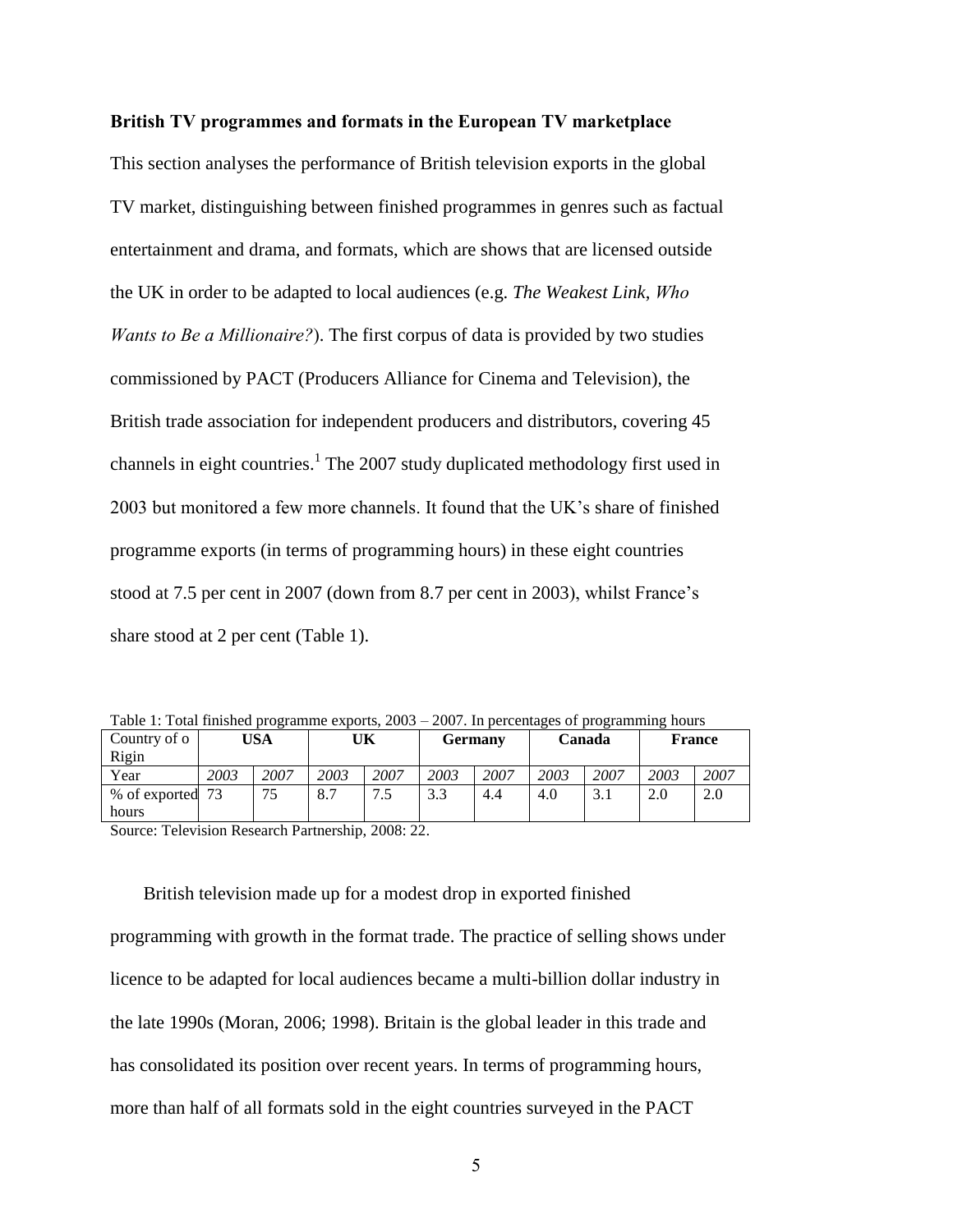study originate from the UK, against 4 per cent from France (Table 2).

| $10010 E$ , $100011000$<br>$2001$ , in percentages of programming nours |      |      |                    |      |            |      |               |      |           |      |
|-------------------------------------------------------------------------|------|------|--------------------|------|------------|------|---------------|------|-----------|------|
| Country of                                                              | UΚ   |      | <b>Netherlands</b> |      | <b>USA</b> |      | <b>France</b> |      | Argentina |      |
| origin                                                                  |      |      |                    |      |            |      |               |      |           |      |
| Year                                                                    | 2003 | 2007 | 2003               | 2007 | 2003       | 2007 | 2003          | 2007 | 2003      | 2007 |
| % of exported 51.0                                                      |      | 53.0 | 15.0               | 18.0 | 17.0       | 14.0 | 5.0           | 4.0  | 5.0       | 3.0  |
| hours                                                                   |      |      |                    |      |            |      |               |      |           |      |
| _____<br>-------                                                        |      |      |                    |      |            |      |               |      |           |      |

Table 2: Total formats exports, 2003 – 2007. In percentages of programming hours

Source: Television Research Partnership, 2008: 29.

Another study established that only the UK, the Netherlands and the USA have a positive balance of trade in the format industry, with Britain exporting 8,000 hours of formats more than it imports, and France importing about 4,000 hours of formats more than it exports. The latter spent more than  $\epsilon$ 500 million producing imported formats in 2005 (Bisson et al, 2005: 17-21).

Many of the first 'super-formats' that went round the world at blazing speed originated in Britain: Celador's *Who Wants to Be a Millionaire?*, Planet 24's *Survivor* and, slightly later, Pearson Television's and 19 TV's *Pop Idol* (Bazalgette, 2005). *Millionaire*, in particular, was an astonishing commercial success, and it is the world's most widely distributed format with 109 licences sold to this day (Spencer, 2008; Television Research Partnership, 2004: 26).

Over the years, British independent production companies have had other notable successes across all genres, including *Antiques Roadshow*, *Changing Rooms*, *Faking it*, *Gok's Fashion Fix*, *Ground Force*, *Property Ladder*, *Ready Steady Cook*, *Secret Millionaire*, *Supernanny*, *Top of the Pops*, *What Not To Wear*, and *Wife Swap*, to name but a few. British formats currently showing on European screens include All3Media's *Cash Cab*, ITV Studios's *Come Dine With Me*, *Hell's Kitchen* and *I'm a Celebrity… Get Me Out of here!*, RDF's *Don't*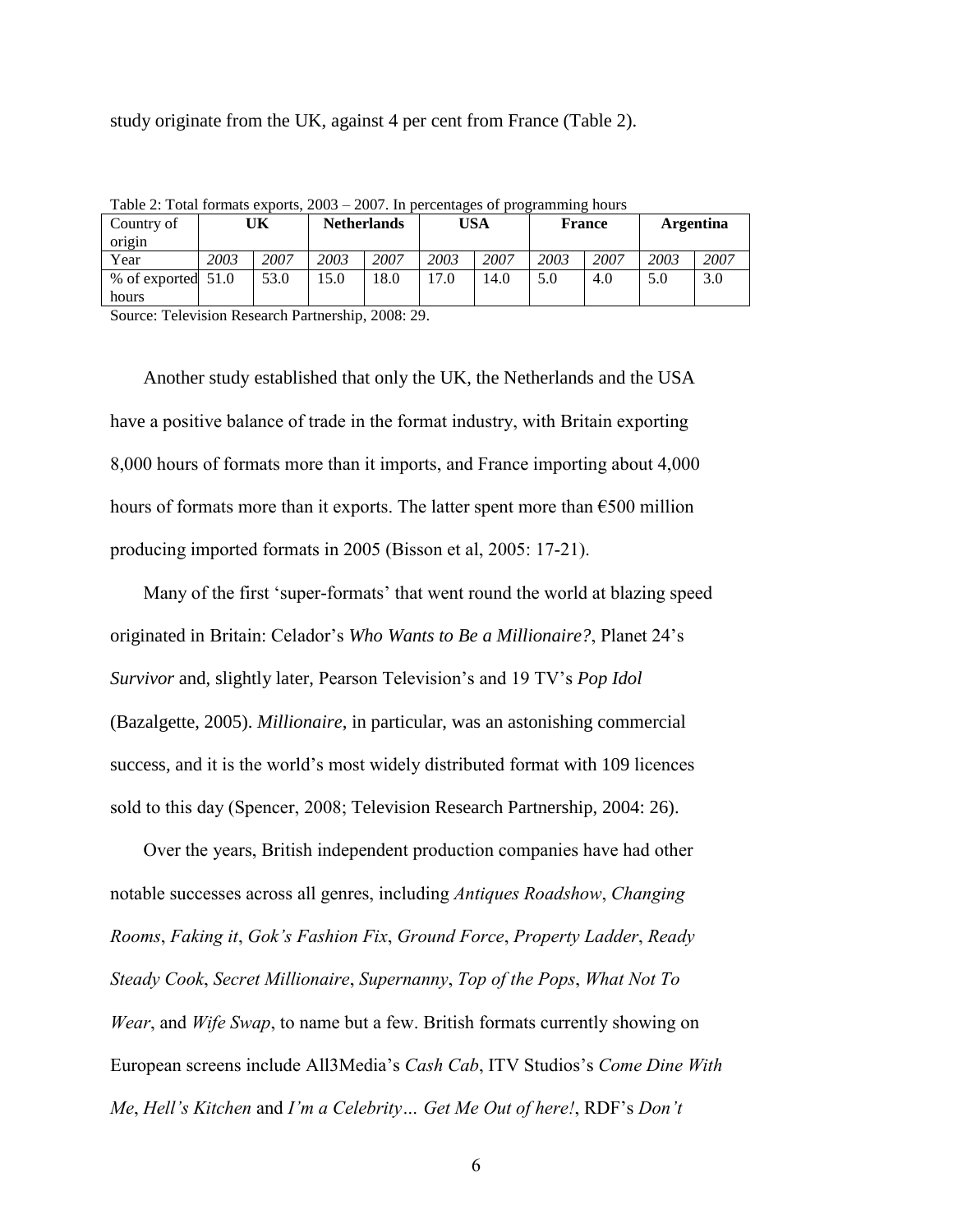*Forget the Lyrics*, Shed Media's *Who Do You Think You Are?*, Maverick TV's *How To Look Good Naked*, BBC Worldwide's *The Weakest Link* and *Strictly Come Dancing (Dancing With the Stars)*, FremantleMedia's *Pop Idol*, and the two hits that the latter company co-produces with Sony's Syco TV, *The X Factor* and *Got Talent*. 2

By comparison, French formats are far and few between. Historically, France's most successful format has been daytime game show *Des Chiffres et Des Lettres* (*Countdown* in the UK), but it ceased to perform well on the international market many years ago. In better shape is France Télévisions's adventure game show *Fort Boyard*, currently in its 19<sup>th</sup> season in France and still produced in five European territories.<sup>3</sup>

Taking into account both formats and finished programmes (but excluding films), British programming represents 13.1 per cent of the hours exported to the eight countries surveyed by the PACT study, against 2.4 per cent for France (table 3). This translates into 11,900 hours of programmes and formats for Britain, against 2,200 hours for France (Television Research Partnership, 2008: 9).

| programming nows   |      |      |      |      |                |      |        |      |               |      |
|--------------------|------|------|------|------|----------------|------|--------|------|---------------|------|
| Country of         | 'JSA |      | UΚ   |      | <b>Germany</b> |      | Canada |      | <b>France</b> |      |
| origin             |      |      |      |      |                |      |        |      |               |      |
| Year               | 2003 | 2007 | 2003 | 2007 | 2003           | 2007 | 2003   | 2007 | 2003          | 2007 |
| % of exported 67.0 |      | 67.3 | 13.1 | 13.1 | 3.0            | 3.9  | 3.6    | 2.8  | 1.9           | 2.4  |
| hours              |      |      |      |      |                |      |        |      |               |      |

Table 3: Total finished programme and formats exports, 2003 – 2007. In percentages of programming hours

Source: Television Research Partnership, 2008: 29.

The number of broadcasting hours gives a first indication of British television's performance on the global TV market, but the gap between France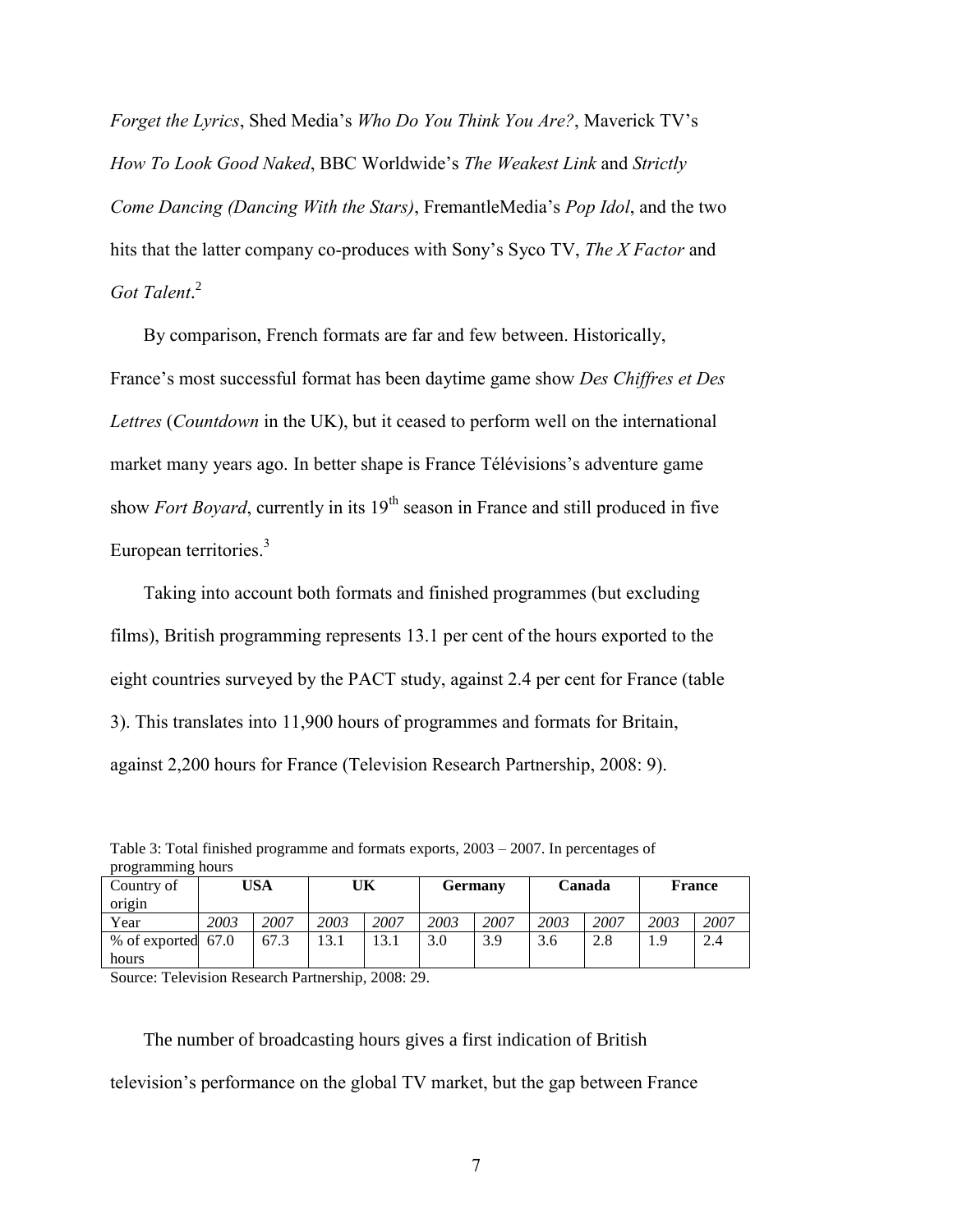and Britain gets even wider when financial revenues are taken into account. The price paid for programming varies according to territory, genre, and a show's market appeal. Drama pays more than documentary and, for instance, the licence of W*ho Wants to Be a Millionaire?* is many times more expensive than that of any other game show.

Hollywood TV series have unmatched appeal at the top end of the market, but over the years quite a few British series have achieved considerable success in Europe, some of them attracting cult followings: *The Avengers*, *The Prisoner*, *The Saint* and *The Champions* in the 1960s were followed by series such as *The Persuaders*, *Absolutely Fabulous*, *Dr Who*, *Inspector Morse*, and *The Office*. British drama currently showing in Europe includes *Skins* (Canal Plus, France), *Secret Diary of a Call Girl* (M6, France), *Doc Martin* (ZDF, Germany), and *Cranford* (Ned 2, the Netherlands) (Esposito, 2008b; Fry, 2008). Britain's most successful series ever is All3Media's *Midsomer Murders*, currently in its 12<sup>th</sup> season in its home market and sold in over 200 territories (Pedersen, 2008).

The broadcasting rights for these series and other desirable formats will cost considerably more than the less popular shows, and thus it comes as no surprise that a set of 2006 statistics shows that British companies exported almost eight times more than their French counterparts. Table 4 also reveals that France's sales have expanded by only two percent since 2004, compared to 12.6 per cent for Britain (Table 4). This trend is supported by the PACT study, which states that 'overall […] estimates or revenues from UK TV exports show strong growth between 2003 and 2006' (Television Research Partnership, 2008: 4).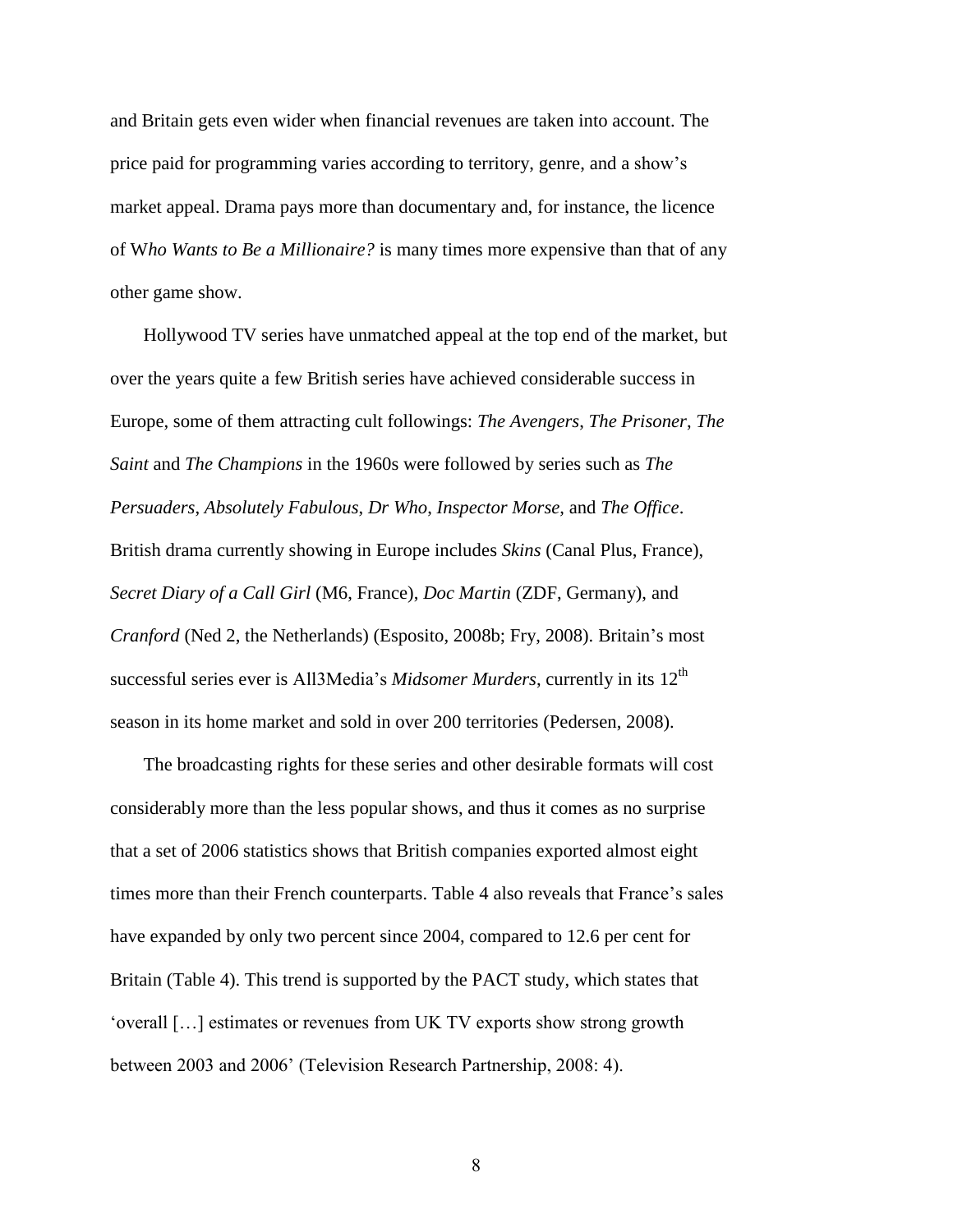|                   |                     | <b>France</b>       | <b>Britain</b>      |                     |  |  |  |
|-------------------|---------------------|---------------------|---------------------|---------------------|--|--|--|
|                   | 2004                | 2006                | 2004                | 2006                |  |  |  |
|                   | $\epsilon$ millions | $\epsilon$ millions | $\epsilon$ millions | $\epsilon$ millions |  |  |  |
| Europe            | 74.5                | 81.6                | 238.7               | 287.2               |  |  |  |
| Americas          | 18.9                | 16.5                | 347.7               | 368.0               |  |  |  |
| Rest of the world | 14.8                | 16.9                | 185.7               | 214.2               |  |  |  |
| Total             | 108.2               | 115.0               | 772.1               | 869.4               |  |  |  |
|                   |                     |                     |                     |                     |  |  |  |

Table 4: France v. Britain: TV programme exports by region, 2004 - 2006

Source: *Screen Digest*, October 2007: 299.

#### **The rise of Britain's super-indies**

Who drives British TV exports? Traditionally, it is vertically integrated broadcasters that have been Britain's top exporters. BBC Worldwide, the Corporation's commercial arm, has posted a series of strong results over recent years. In 2007/08, sales were up 13 per cent from the previous fiscal year to £916 million ( $\epsilon$ 1.08 billion, exchange rate 7 August 2009), and profit up 17 per cent to £118 million ( $E$ 138.7 million) (BBC Worldwide, 2008: 2-3). Just under half of the revenue came from outside the UK, with three divisions (programmes, channels and formats) realizing £465.2 million of international sales between them (ibid: 9). These figures place the BBC as Europe's leading programme exporter and the world's third largest format originating company.<sup>4</sup> ITV, the UK's leading commercial broadcaster, is another strong performer in the international TV market, its large catalogue of well-known dramas and entertainment shows stretching over five decades of television production. Its Global Content division, which sells programmes and formats in more than 200 territories, announced total revenue of £622 million for 2008 (ITV, 2009: 32).

Today, however, these players are joined by a new breed of TV production company – the so-called 'super-indies' – that are rapidly developing a growing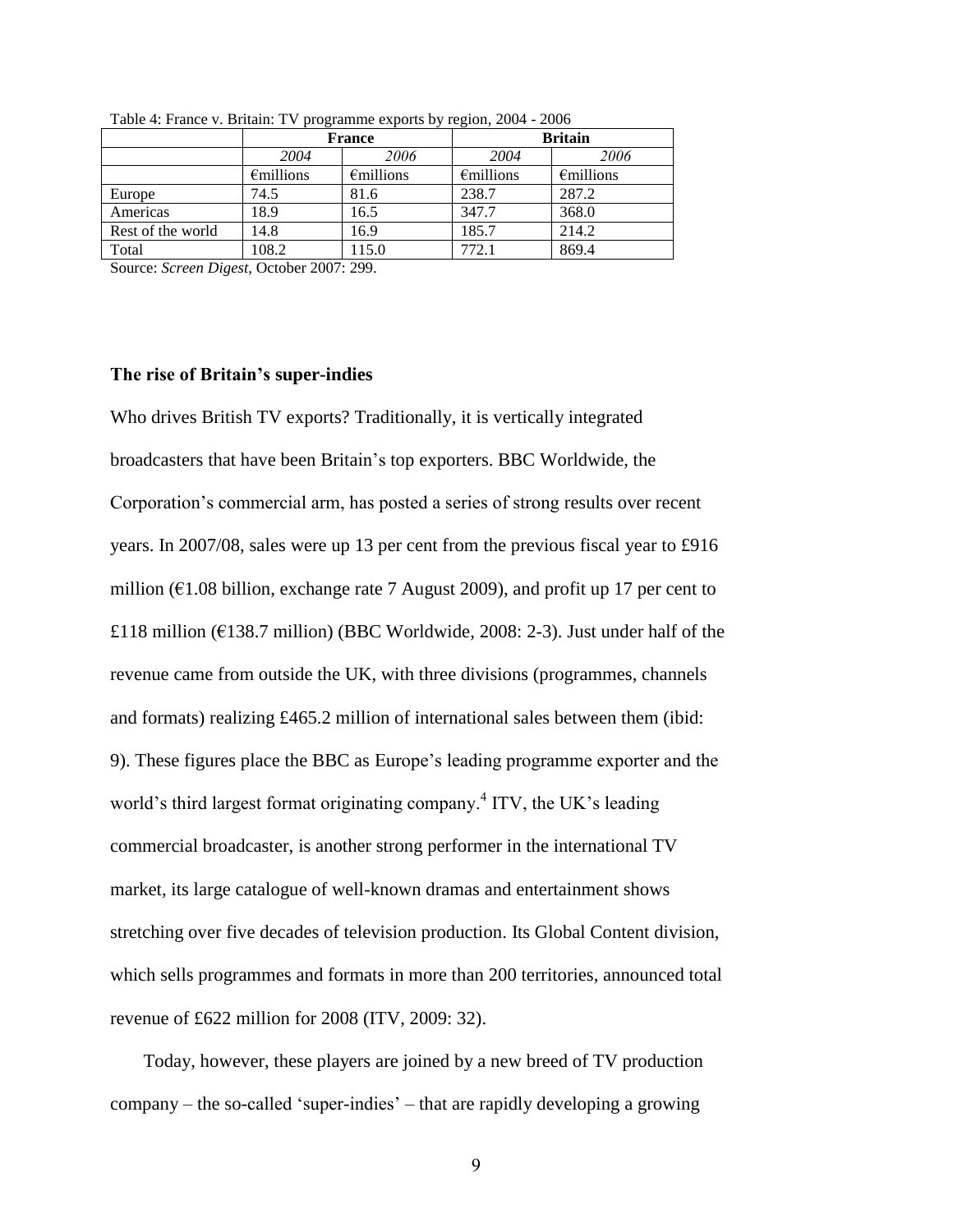presence on the global stage (Table 5). This section offers a brief profile of the leading super-indies before exploring their impact on the British TV production sector.

| Company            | <b>Overall turnover</b> | <b>Overall turnover</b> | Change $(\% )$ |
|--------------------|-------------------------|-------------------------|----------------|
|                    | $({\bf fm}) 2008$       | $(f_{\rm m}) 2007$      |                |
| All3Media          | 230.0                   | 202.5                   | $+13.6$        |
| <b>Shine Group</b> | 216.0                   | 146.0                   | $+47.9$        |
| <b>IMG</b> Media   | 207.5                   | 221.7                   | $-6.4$         |
| Endemol UK         | 170.0                   | 160.0                   | $+6.3$         |
| RDF Media          | 120.6                   | 99.3                    | $+21.5$        |
| Tinopolis          | 68.0                    | 66.0                    | $+3.0$         |
| Shed Media         | 63.0                    | 71.8                    | $-12.3$        |
| DCD Media          | 34.0                    | 42.0                    | $-17.7$        |
| Target             | 25.0                    | 12.6                    | $+98.4$        |
| Entertainment      |                         |                         |                |

 $Table 5: The leading sum or indi-$ 

Source: *Broadcast Supplement: The Annual Survey of the UK Independent TV Producers*, 20 March 2009: 5

All3Media was launched in September 2003 and incorporated 16 companies from five different countries within its first few years. These include Bentley Productions, Cactus TV, Company Pictures, Lion Television, Lime Pictures, Maverick Television and North One Television in the UK, Idtv in the Netherlands, MME Entertainment in Germany, South Pacific Pictures in New Zealand and Lion Television in the USA. $<sup>5</sup>$  All3Media's export catalogue spans</sup> most genres but is particularly strong in drama (*Apparitions*, *Hollyoaks, Midsomer Murders*, *Skins*, *Wild At Heart*) and factual entertainment (*Bondi Rescue*, *Fifth Gear*, *The Rough Guide To…* and *Victorian Farm*. Formats include *Cash Cab* (2,500 episodes produced in over 50 territories), *Miss Naked Beauty* and *Top Trumps* (Pedersen, 2008).

The Shine Group, which was founded by Elisabeth Murdoch in 2001, hit the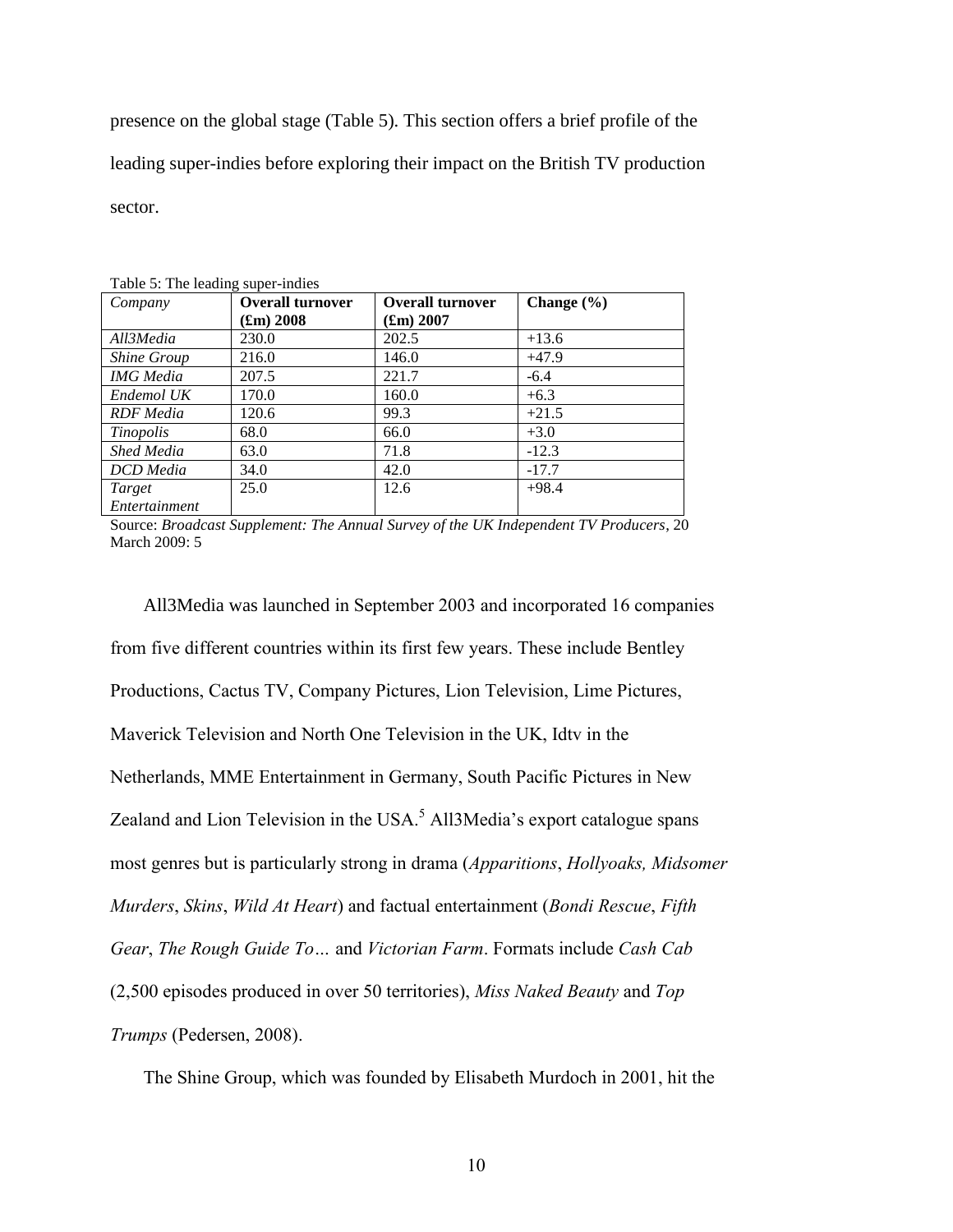acquisition trail after five years of organic growth. In 2006, the group acquired three prominent British production companies, Firefly, Kudos and Princess, before buying Reveille - the American company that was behind US versions of *The Office* and *Ugly Betty* - the following year. In 2009, Shine pursued its international expansion plans by establishing start-up companies in Germany, France and Australia, all staffed with experienced TV executives, and acquiring Sweden's Metronome Film & Television. Metronome was the largest production group of the Nordic region with 15 companies across the region and in the USA. Today, Shine's footprint spreads across nine territories, revealing the group's ambition to join the elite club of global production giants (Daswani, 2009).<sup>6</sup>

IMG Media, originally an American sports rights company founded in 1960 and based in New York, has chosen London for its international headquarters. Present in over 30 countries, the group has expanded to sports and fashion events management, notably producing Fashion Week worldwide. In addition to IMG Sports Media, which produces about 6,000 hours of live sports television every year, the group owns three large UK production houses: Darlow Smithson (*Seconds from Disaster*, *Touching the Void*), Tiger Aspect (*Mr Bean*, *Murphy's Law*, *Charlie and Lola*) and Tigress (*Brazil*, *Everest*), which all have a substantial portfolio of programmes sold across the world.<sup>7</sup>

Endemol, the Dutch production company founded by Joop van den Ende and John de Mol in 1994, remains based in Hilversum, in the Netherlands, but Britain is the group's main market and Endemol UK is a major force in British television. It incorporates Brighter Pictures (*Big Brother UK* and derived shows), Cheetah Television (*Gok's Fashion Fix*; *Deal or No Deal*; *Ready Steady Cook*), Initial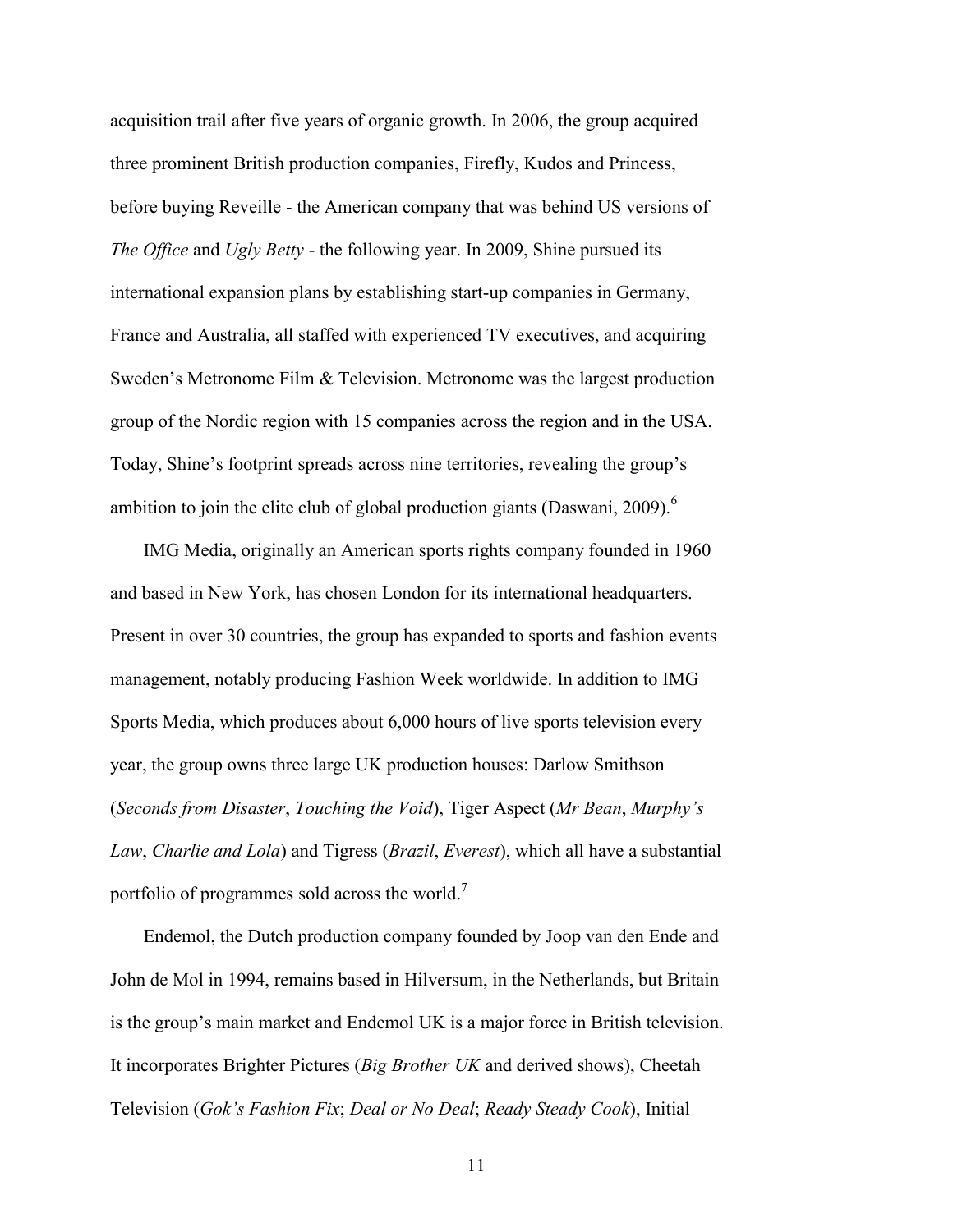(*The One and Only…*, *Golden Balls*), and Zeppotron (*Would I Lie to You?*). London has been an important creative hub for Endemol ever since Peter Bazalgette became chief creative officer in 2005, seven years after joining the company. Bazalgette left the group two years later following a take-over but the development teams of Endemol UK and USA have recently formed a creative partnership and meet regularly in order to brainstorm for global formats (Bazalgette, 2009; Parker, 2009; Tunstall, 2009; van Diepen, 2008; Endemol, 2007).

RDF Media Group was founded in 1993 by David Frank and made its first acquisition 12 years later with Touchpaper Television, a company specialising in drama. By the end of 2006, RDF had acquired five other independent production companies: IWC Media, Scotland's leading TV production company, Radar, Presentable, The Foundation (children's programming) and The Comedy Unit. RDF has had several international hits with shows like *Wife Swap*, *Location, Location, Location*, *Don't Forget the Lyrics*, *Faking It* and *Secret Millionaire* (Millichip, 2008; RDF Media Group, 2008: 4).

Tinopolis is Wales's largest independent production company. Formed in 1990 by Ron Jones, it established itself as a major programme supplier to S4C.<sup>8</sup> It made a few acquisitions in the early 2000s (Fiction Factory and Salem Films), and floated on London Alternative Investment Market in January 2005, enabling it to purchase a London-based production company, Television Corporation. Tinopolis has kept two of its subsidiaries: Sunset  $+$  Vine, a TV sports production and distribution company, and Mentorn, a major producer of dramas (*The Hamburg Cell*), current affairs (*Question Time*), and factual and entertainment (*The World's*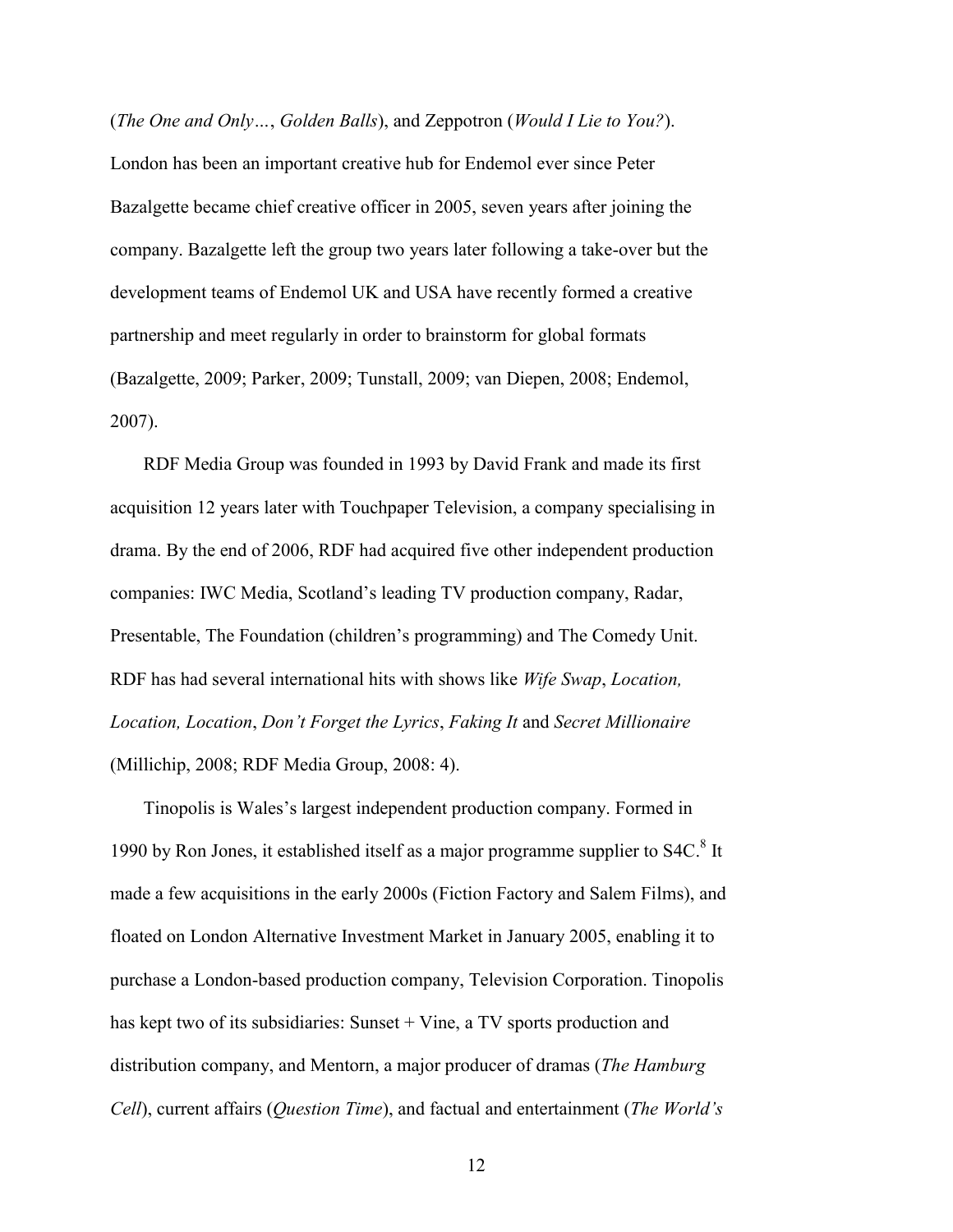*Worst…*), with a Los Angeles division that produces reality and entertainment series for US networks (*Paradise Hotel*, *Work Out*, etc.). Other subsidiaries include POP1 (factual, children and arts), Folio, which specialises in police shows (*Traffic Cops*, *Drunk & Dangerous*, etc.), and Daybreak Pictures (drama).<sup>9</sup>

Shed Productions was established in 1998 and acquired Ricochet in November 2005, followed by Wall to Wall and Twenty Twenty two years later. Shed Media – as the group was renamed - produces and distributes programming in a variety of genres, notably factual entertainment (*Supernanny*, *Who Do You Think You Are?*, *World's Strictest Parents*), and prime time drama (*Footballers' Wives*, *Hope Springs*, *Waterloo Road*). Shed Media's in-house distribution arm, Outright Distribution, acquired in 2006, exploits the group's intellectual property rights and distributes third party content in over 200 territories (Shed Media, 2009; Bonney, 2008).

These companies have emerged following a period of consolidation that has taken place in the UK independent TV production sector over recent years. This trend is unique in Europe because these groups have responded to incentives created by Britain's regulatory environment (see below). Consolidation is altogether a sign of economic health for a sector that has long been undercapitalized, and a promise of further growth. Development requires investment, and in order to attract funding from the City it is necessary to demonstrate a certain level of predictability and an ability to manage risk. Several companies clubbing together is a way of reducing risk ('de-risking' in management jargon) in an industry that remains unpredictable and where success can be elusive (Bonney, 2008).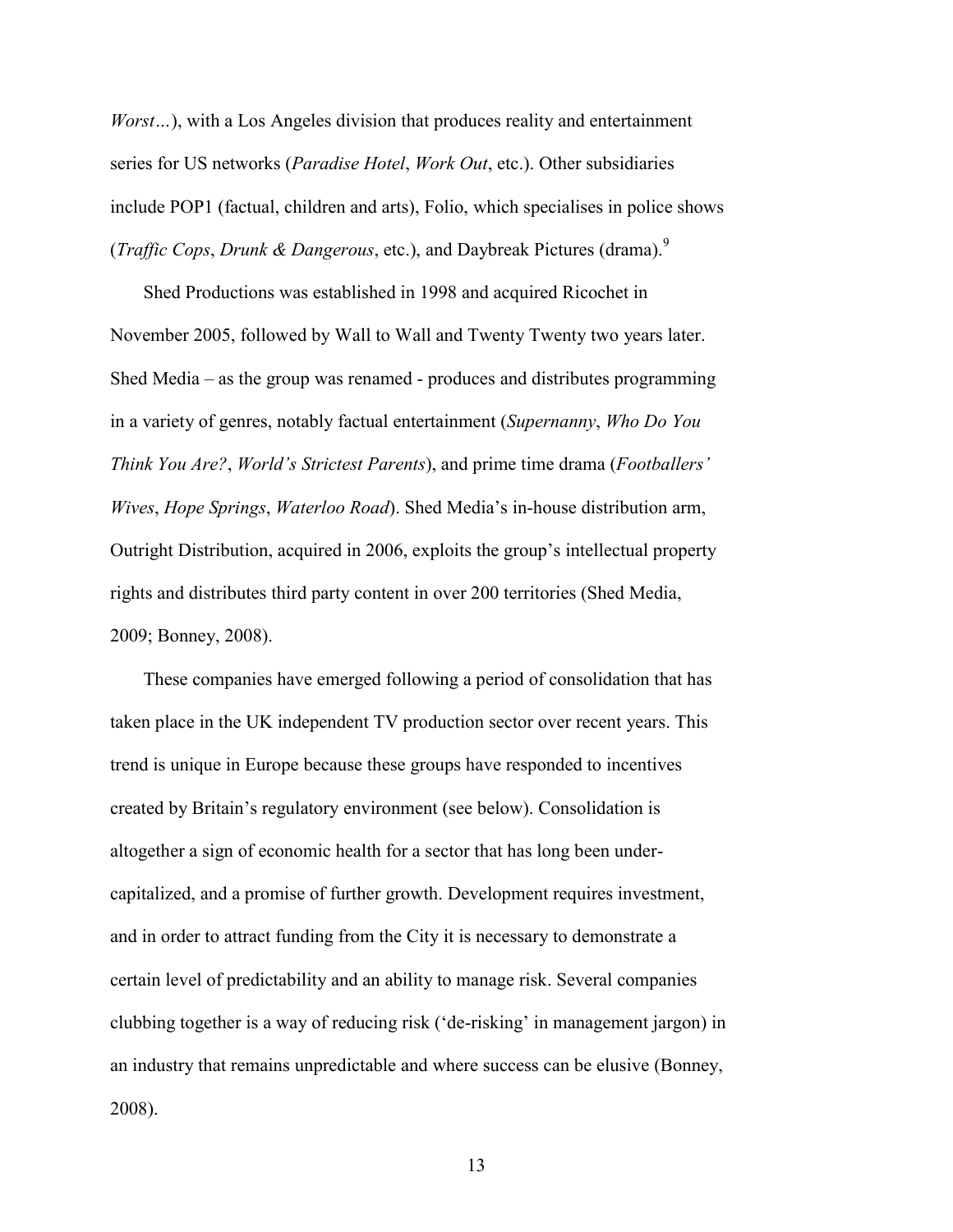Super-indies are finally acquiring the scale that is necessary to successfully compete on the international market. Their catalogues, which combine material from several production companies, span all the key genres and have become diverse enough to interest large buyers. They have also developed multinational production capabilities and can create shows in the USA, notably. The financial rewards are higher than anywhere else in the world's largest TV market, but the USA is also a global shop window for programming: a ratings success there is a sure way to boost a show's worldwide sales. Many British formats, including *Millionaire*, *Weakest Link* and *Pop Idol* have become global phenomena after being picked by a US network (ABC, NBC and Fox respectively). In addition to format sales, the US version itself can be of interest to foreign broadcasters. Thus Shed Media with *Supernanny*, RDF with *Wife Swap* and FremantleMedia with *Pop Idol* not only filled their coffers by producing these shows in the United States, they then sold further licences around the world because of their success there, and went on to sell the US version to interested broadcasters (in 180 territories in the case of *American Idol*) (Clark, 2008; Millichip, 2008).

Alongside Shine and RDF, Shed has become one of the most successful super-indies in the United States. In 2008, 30 per cent of Shed's revenue was generated by the American market. Significantly, for the first time this year, a higher proportion of the group's gross profit came from the American market (30 per cent) than the UK (26 per cent) (Shed Media, 2009: 5). Shed has an excellent track record of successfully exporting and producing British formats in the USA, starting with *Supernanny* in the mid-2000s (the American show is currently in its fifth series), *World's Strictest Parents* and *Who Do You Think You Are?* The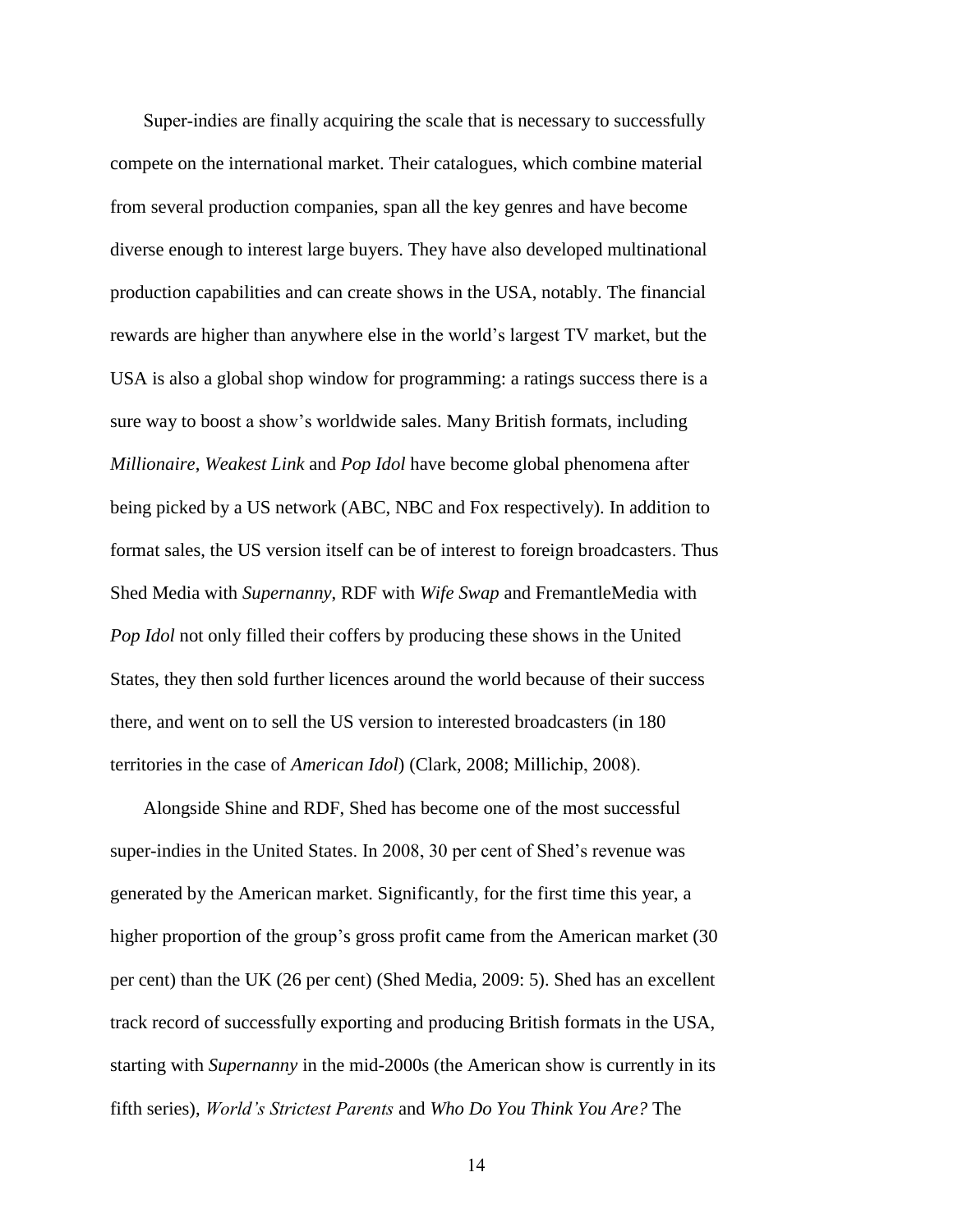genealogy series that searches family trees has recently signed up Hollywood stars including Sarah Jessica Parker and Lisa Kudrow, and has already attracted interest worldwide (Brzoznowski, 2009). Based on this performance, Shed Media US has won a prestigious commission from NBC, the American network, and is set to produce *The Marriage Ref*, a reality and comedy show devised by Jerry Seinfeld (Shepherd and Curtis, 2009).

The super-indies also help foster an export culture in the independent television production sector. Most of them have developed a similar corporate structure, assembling several production companies with one outfit specializing in international sales and distribution such as All3Media International, DCD Rights (formerly NBD TV), RDF Rights, Shed's Outright Distribution and ShineReveille International.

These distribution arms enable super-indies to exploit their intellectual property and maximize the value of their rights. They also represent third party programmes and help independent producers to distribute their work on the international market. Small independent producers also receive market intelligence and advice from these distribution divisions, helping them to avoid basic mistakes. $10$ 

#### **London as Europe's regional media hub**

Another significant development in British television is the role that London plays in the European broadcasting industry: it has become Europe's undisputed regional media hub. An observer estimates that '[a]round 20% of the world's global media operations are centred on London' (Barrett, 2008: 23). Indeed, most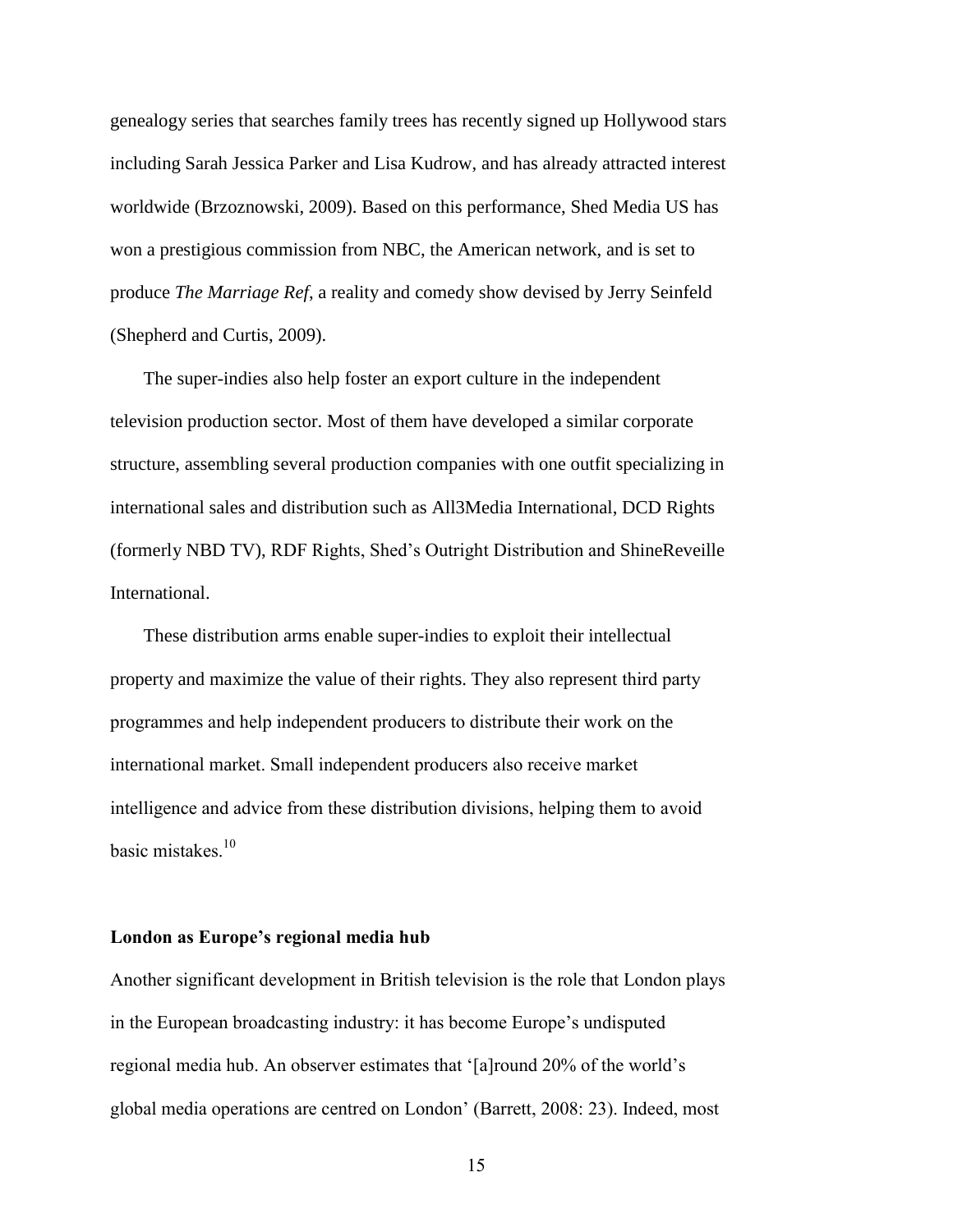media companies with pan-European activities are based in London.

All global media conglomerates have their regional headquarters in the British capital. It is the case of Disney (located in Hammersmith), Liberty Global (Fulham), NBC Universal, Sony Pictures Television International, Time Warner and Viacom (all in the West End). The head of News Corporation's European operations, James Murdoch, is also based in the British capital. It is from London that these conglomerates run extensive pan-European TV networks such as Cartoon Network, Disney Channel or MTV (Chalaby, 2009). The exception is Bertelsmann's RTL, based in Luxembourg, but its content division, FremantleMedia, is in London.

Global TV news networks tell a similar story. CNN London is the network's European headquarters, employing more than 130 staff. It is a major deployment base for correspondents across Europe. It is also the network's largest production centre outside the USA, producing more than 50 hours of programming per week.<sup>11</sup> Similarly, Al Jazeera English has three TV newsrooms outside Doha: Kuala Lumpur, Washington DC and London. Bloomberg Television and CNBC Europe are both located near the Square Mile, London's financial district.

The British capital houses many legal, financial and research companies that serve both the domestic and international television industry. It is also where the headquarters of many global advertising and communications groups are located. The advertising industry is dominated by a small number of holding companies, which are OmnicomGroup, WPP, Publicis and IPG (*MediaWeek*, 25 March 2008: 4). Publicis is French and headed from Paris, but WPP is a British company based in Mayfair and both IPG and the OmnicomGroup are American corporations that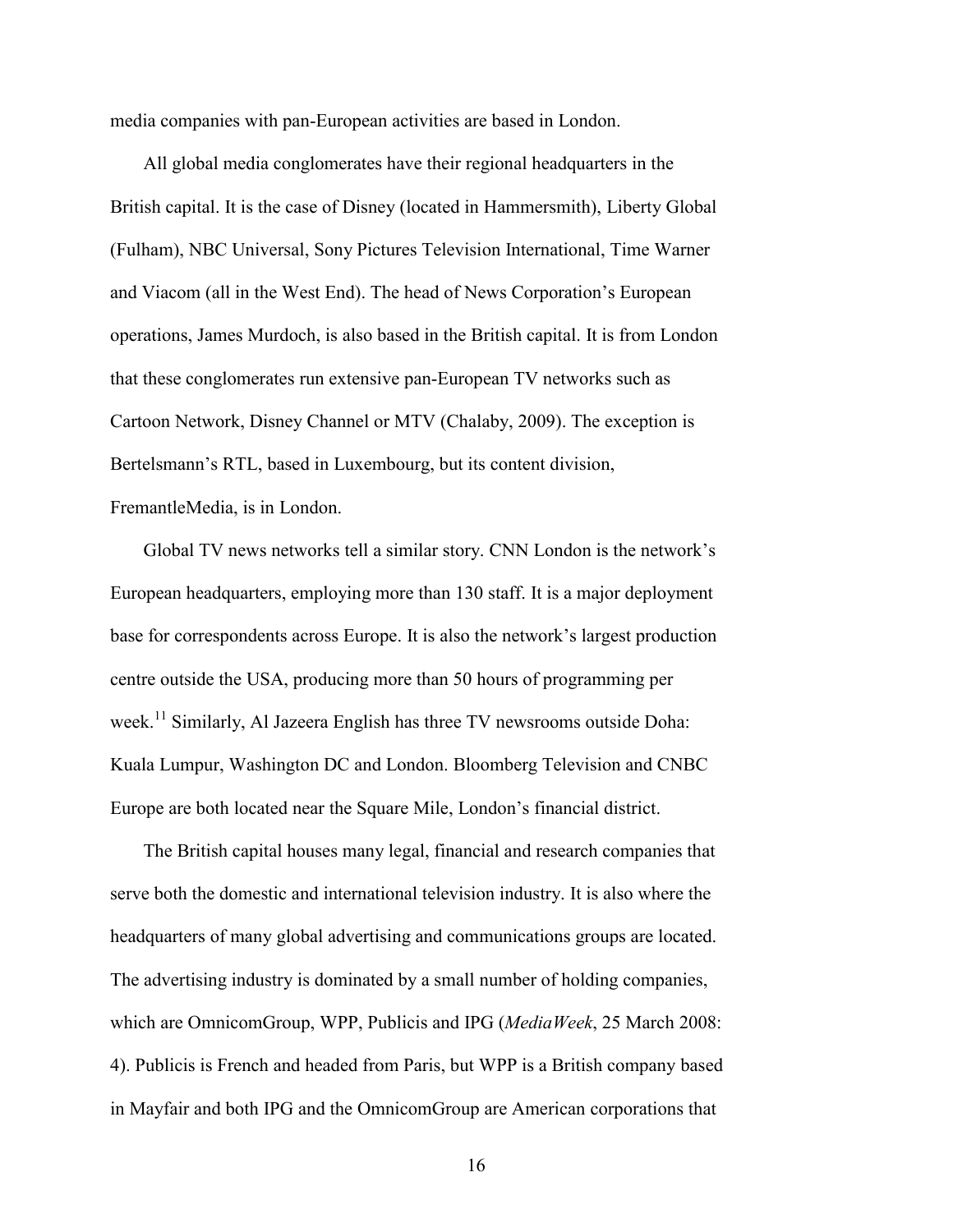have their regional headquarters in London. Each of these holding companies encompasses a broad spectrum of activities covering public relations, direct marketing, new media and creative agencies. They also control media buying agencies, such as Omnicom's OMD or WPP's MediaCom, which specialize in buying and planning ad campaigns. These agencies are international networks in their own right and have offices around the globe. All these agencies, including Publicis's ZenithOptimedia and Starcom MediaVest, have their European headquarters in London, which is where pan-European advertising accounts are held and pan-European campaigns are planned. Thus when multinationals such as Ikea, Nokia, Vodafone, Starbucks, Reckitt Benckiser, Toyota, Renault-Nissan or Zurich decide to consolidate their media account at European or global level, it is the London office that is responsible for coordinating the media buying and local advertising budgets (Reid, 2009; Durrani, 2008).

#### **Understanding Britain's performance in the international TV market**

It is clear that Britain enjoys a prominent position in Europe's television industry, both as the region's leading TV programmes and formats exporter and a centre of power where decisions with transnational implications are made. How has the UK reached this position? This paper argues that in 2003 the British government implemented a policy shift in favour of content producers by creating a new intellectual property regime. This regime has enabled producers to keep hold of their rights and become asset-owning businesses, eventually reaching a scale necessary to thrive in the global TV market. Then, this section examines historical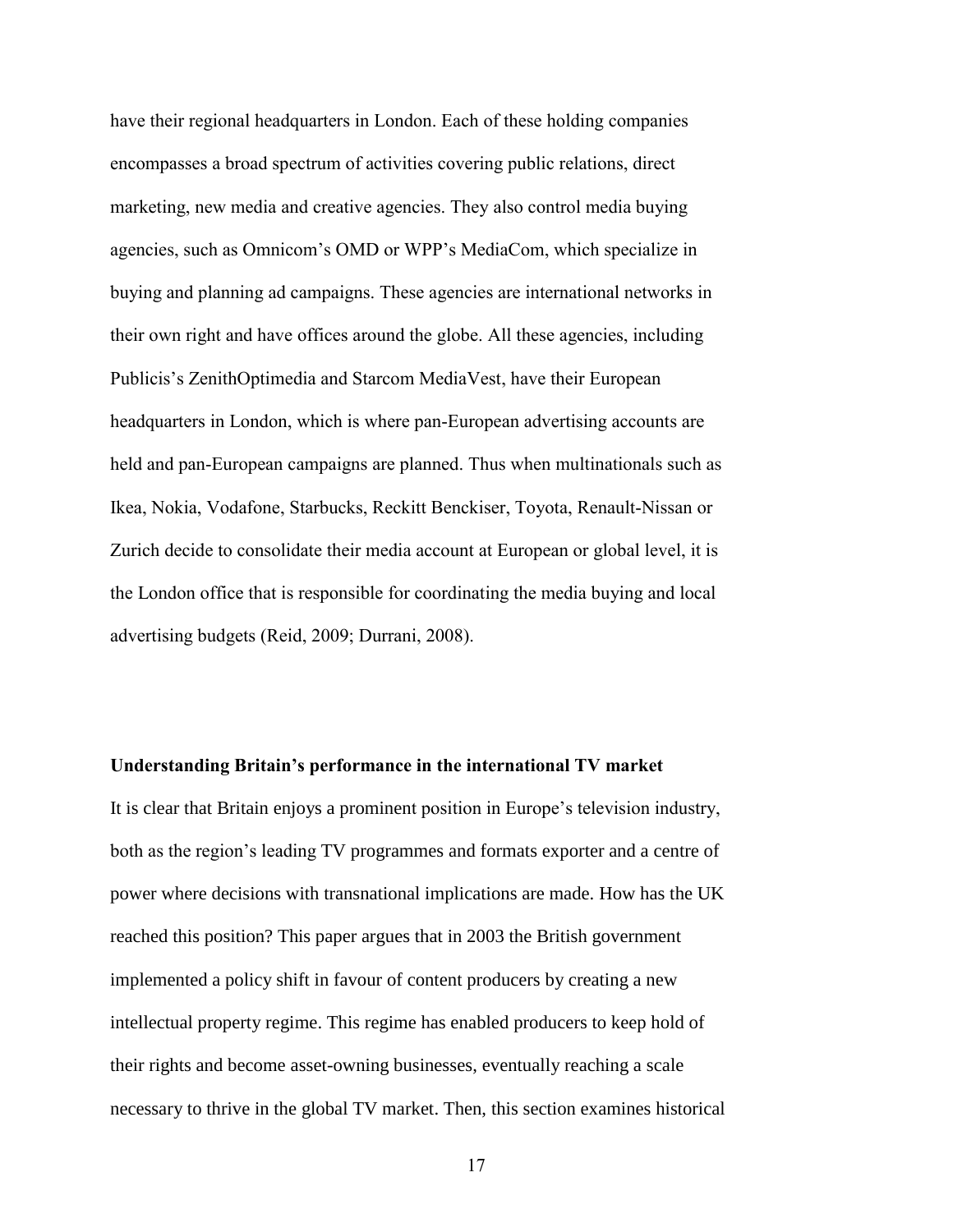influences and claims it is Britain's imperial past that helps her performance in the European TV marketplace.

#### *Britain: The strategic shift towards content producers*

Britain was the first European nation to recognize the commercial value of its creative industries and shape its policies accordingly. Before the drive for export began in earnest, the government took a momentous policy decision in 1982: Channel 4 was set up as a 'publisher-broadcaster' and was required to *commission* its programming from independent producers (Ofcom, 2006: 34; see also Goodwin, 1998). The UK independent TV production sector was born, and was provided support by a strengthening of the commissioning culture over the years. The 1990 Broadcasting Act introduced 'the statutory independent quota' to other terrestrial broadcasters, stipulating that they must commission at least 25 per cent of their programming from independent producers (ibid.). The 1996 Broadcasting Act expanded the principle to digital terrestrial television channels (ibid.).

When elected in May 1997 the New Labour government paid a close interest in the creative industries, first forming the Creative Industries Task Force, a forum for reflection that sought 'ways of maximizing the sector's economic potential' (Steemers, 2004: 51). The government then mapped the creative economy, commissioned a few more studies, and published its Communications Bill, a draft media law, in May 2002 (Freedman, 2003).

It is at this point that PACT, the independent producers' and distributors' trade body, noticed that the Bill failed to tackle a number of key issues and launched an epic and successful lobbying battle. It petitioned the Parliament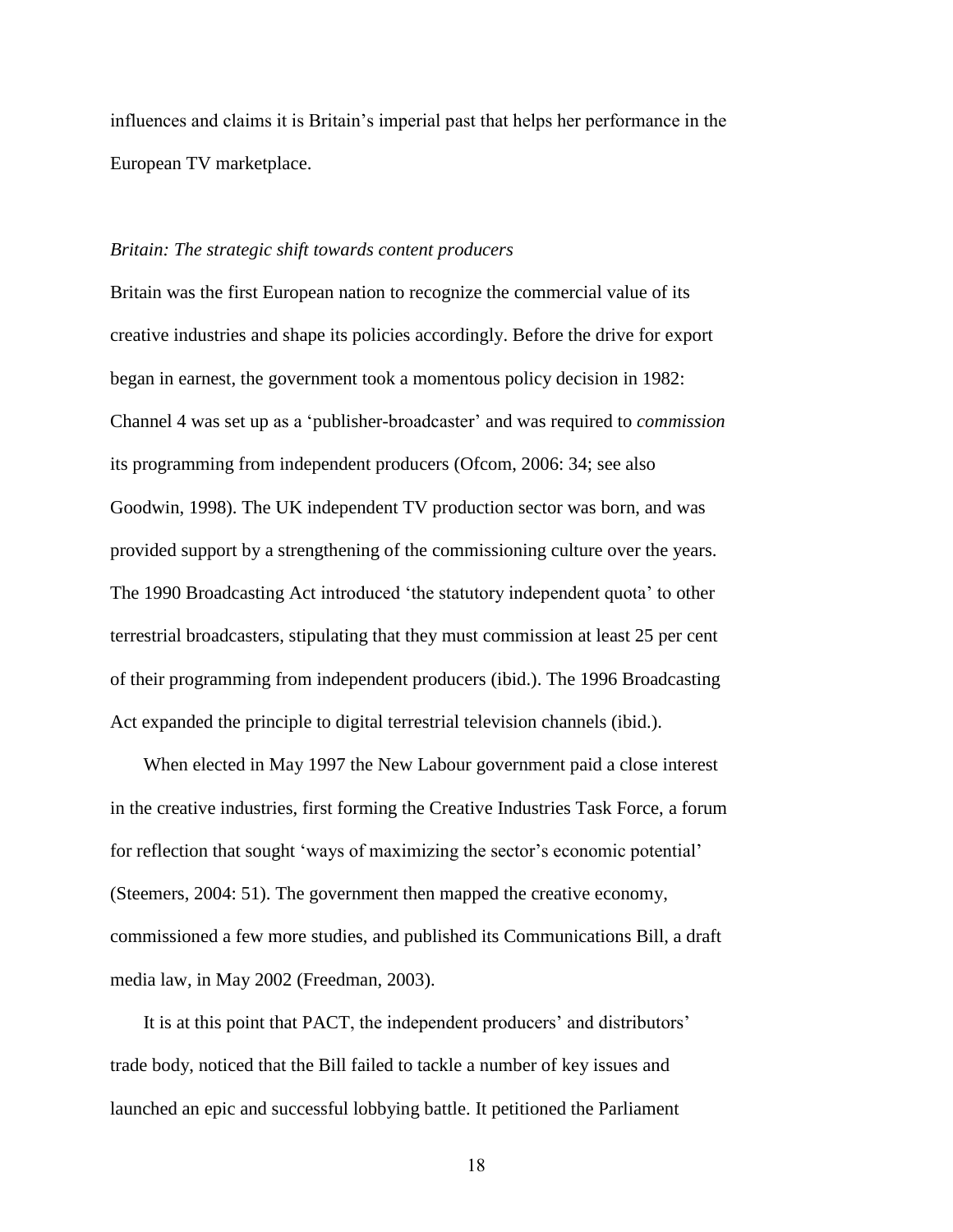arguing that this legislative exercise would remain useless unless the Bill improved TV programming. Better quality could only be sustained by a healthy programme supply market yet, despite the policy initiatives taken by previous governments, it was in a state of terminal decline. PACT claimed that *unless a radical change occurred in the basic relationship between buyers (i.e.* 

*broadcasters) and suppliers (i.e. independent producers)*, the supply side was effectively going bust. It contended that its members' access to the UK market was restricted by too many exceptions in the quota system and denounced its 'cynical manipulation' by broadcasters (PACT, 2002: 1). It also argued that the very small number of commissioning broadcasters (essentially the BBC, ITV, Channel 4 and Five) enabled them to negotiate the best possible terms of trade with independent producers. At one stage, PACT even compiled a dossier documenting the abuse that independent producers had received from a public broadcaster through strong arm tactics, price fixing and blackmailing (McVay, 2009).

Another point of contention was the issue of content rights: when a producer delivered a programme to a broadcaster, the latter could acquire all the rights attached to it 'in perpertuity' (PACT, 2002: 2). Broadcasters were able to obtain bundled and exclusive rights not only for the primary window (i.e. the terrestrial showing), but also for cable and satellite, overseas sales, and even the ancillary rights for licensing and merchandising. PACT argued that its members' inability to protect their own intellectual property left the sector 'weak commercially and heavily under-capitalised' (ibid.).

Members of the PACT Council, Eileen Gallagher and John McVay, PACT's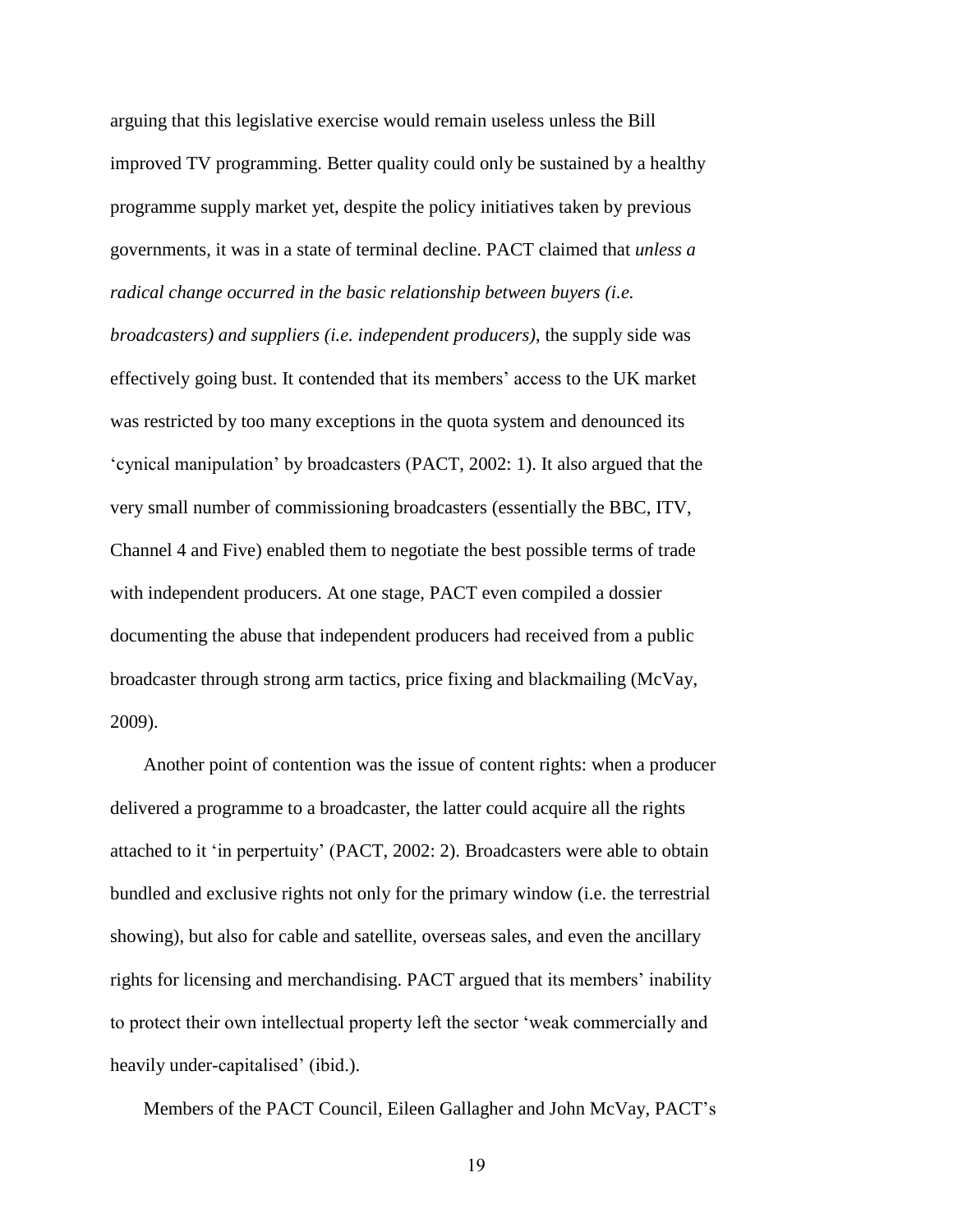Chief Executive, lobbied Members of Parliament, pursuing with particular vigour the powerful Joint Scrutiny Committee convened by Lord David Puttnam.<sup>12</sup> This effort led to a call the then regulator, the Independent Television Commission (ITC), to launch a review of the programme supply market.

The ITC concurred with PACT in its report, making several recommendations to redress the balance of power between terrestrial broadcasters and producers (Steemers, 2004: 67). In turn, ITC's views were favourably received by the Department of Culture, Media and Sport (DCMS), and in particular by Kim Howells, a junior minister. Howells recognized that independent producers had a strong case because of his previous experience working at the Department of Trade and Industry (DTT). He had seen at first hand a similar scenario in the case of the British supermarkets – a handful of dominant buyers behaving in a way that was detrimental to suppliers (the farmers). PACT looked at DTT's approach to this issue and discovered that Howells had overseen a code of practice aimed at preventing supermarkets from abusing their dominant position. McVay went back to Howells and asked him to do the same for the independent TV production sector. Tessa Jowell, then Secretary of State at the DCMS, acquiesced and her department introduced 66 amendments to the Communications Act 2003, essentially giving PACT what it asked for (McVay, 2009).

A Code of Practice was introduced at the beginning of 2004 that regulates the *terms of trade* between broadcasters and their suppliers (see below). Its core principle is the *disaggregation of rights*, enabling producers to keep all the rights that are not purchased by broadcasters. This includes all *distribution rights* (terrestrial, cable and satellite, Internet and international), and all *ancillary rights*,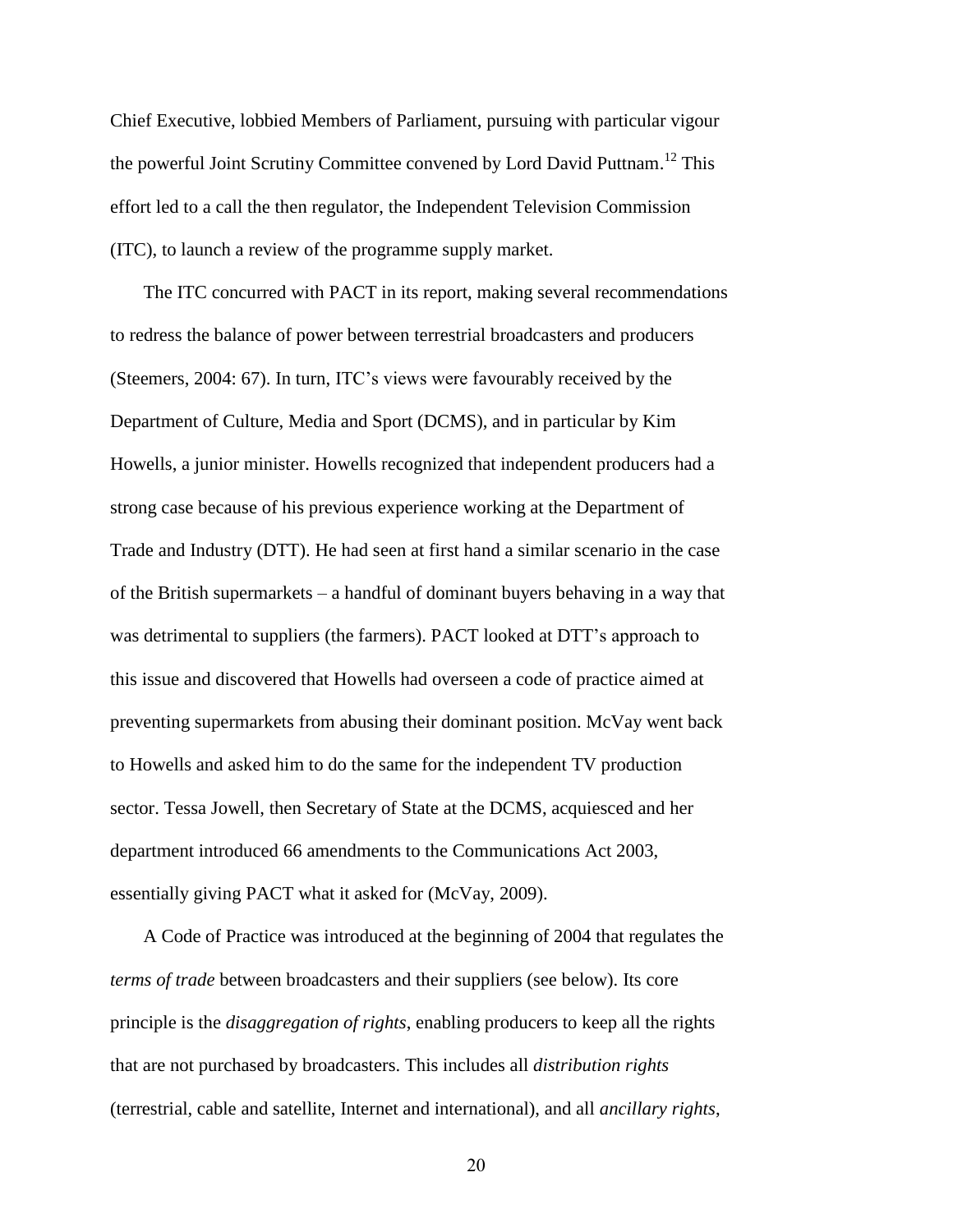which can be exploited via merchandising and licensing to create books, DVDs, mobile applications, Internet downloads, etc. In other words, 'producers should retain rights in the programmes unless they are explicitly sold to a P[ublic] S[ervice] B[roadcaster] and/or other parties' (PACT, 2008: 33).<sup>13</sup> This principle created *a new intellectual property (IP) regime* which has not only transformed the fortunes of the independent production sector but opened up a new era in the history of British – and possibly European – broadcasting.

The IP - the programmes and associated rights – that used to be controlled by broadcasters have now become the assets of independent producers. Since the City can now witness companies with creative people who own marketable IP, these assets enable producers to generate income and attract investment (either by floating the company on the stock market or finding private equity investors). In brief, this new IP regime has transformed small service companies that relied on hand-to-mouth feeding from commissioning broadcasters into fast-expanding businesses.

From an analytical perspective, the Code contains three remarkable elements with the capacity to transform the broadcasting industry. Firstly, the Code does not attempt to constrain market forces; on the contrary, it reinforces – and even creates – a market for programming rights. Under the previous regime, this market was undermined by broadcasters abusing their dominant position in order to amass all the rights 'in perpetuity'. The new regime re-calibrates the relationship between commissioners and suppliers, thereby creating a situation where broadcasters are forced to negotiate these rights in a transparent manner.

Furthermore, if the Code sets the framework for negotiation of the terms of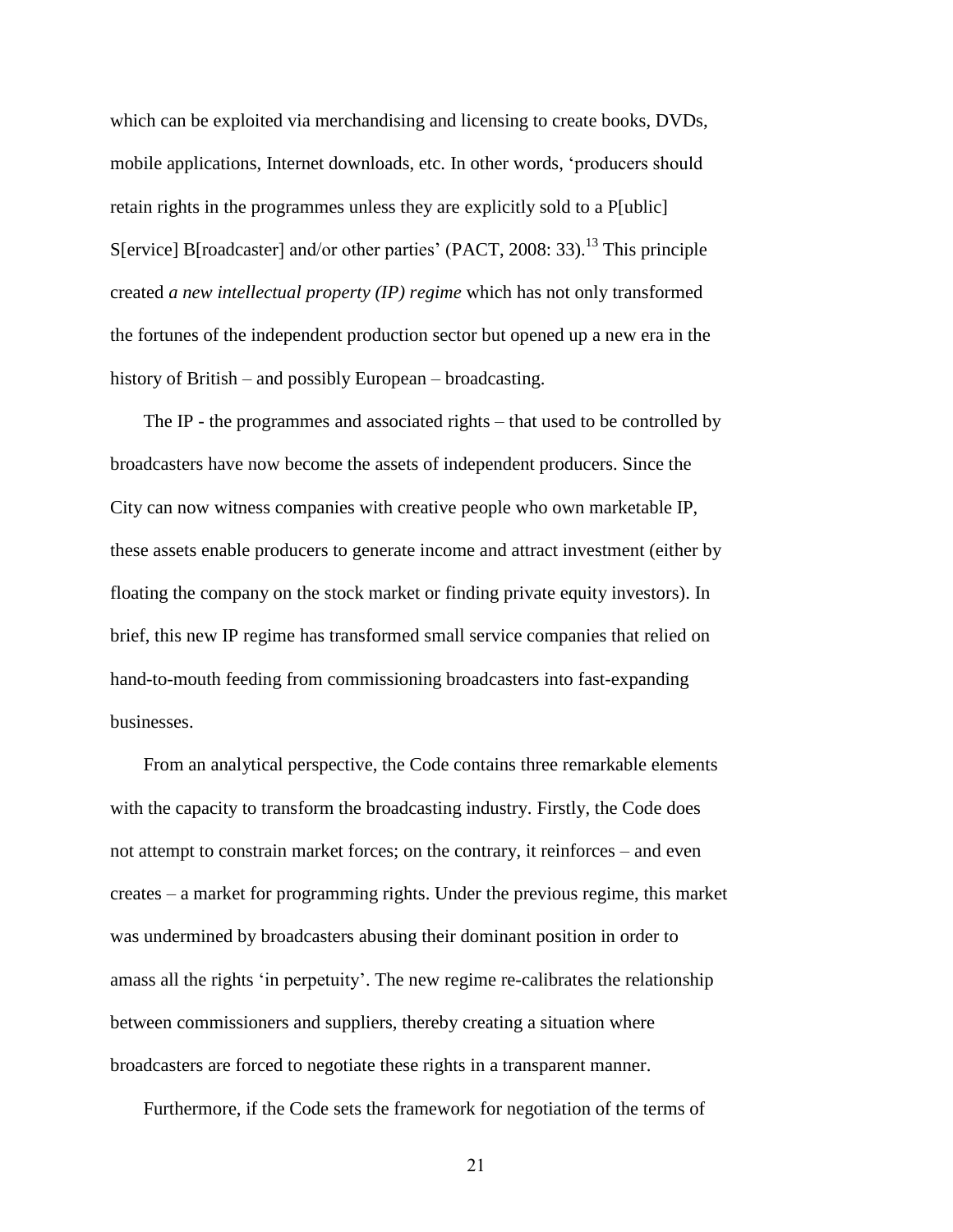trade, these terms are still settled by the market: it is up to broadcasters and suppliers to negotiate sales contracts. Thus, it is incorrect to claim that the Code favours one side over another. If producers do better in the current regime, it is because the Code has ended unfair commercial practices from a handful of dominant players. And it is also because, today as ever, producing content has more strategic value than merely distributing it.

Secondly, this Code improves the programme supply market. The early dominance of broadcasters created a phenomenon of vertical integration in all but name. The current regime has created a clear separation between broadcasters and suppliers. By giving the latter more control over their production, it has revived the production sector and made it more attractive to supply content to broadcasters. Thus the Code has helped the supply side by enabling existing producers to grow, whilst attracting new entrants into the industry. On the other side of the coin, the sector has become more competitive, with hundreds of companies vying every day to come up with the best ideas. But a *truly competitive supply side* has many advantages, not least that of enhancing the quality of programming because it is healthy competition that drives creativity and innovation.

Thirdly, the Code has an in-built mechanism that pushes producers to exploit their assets in as many ways as possible. John McVay had a clear idea of how he wanted the legislation to work:

So we wanted to move away from the traditional European model, which is very inward-looking and often dominated by debates around subsidies and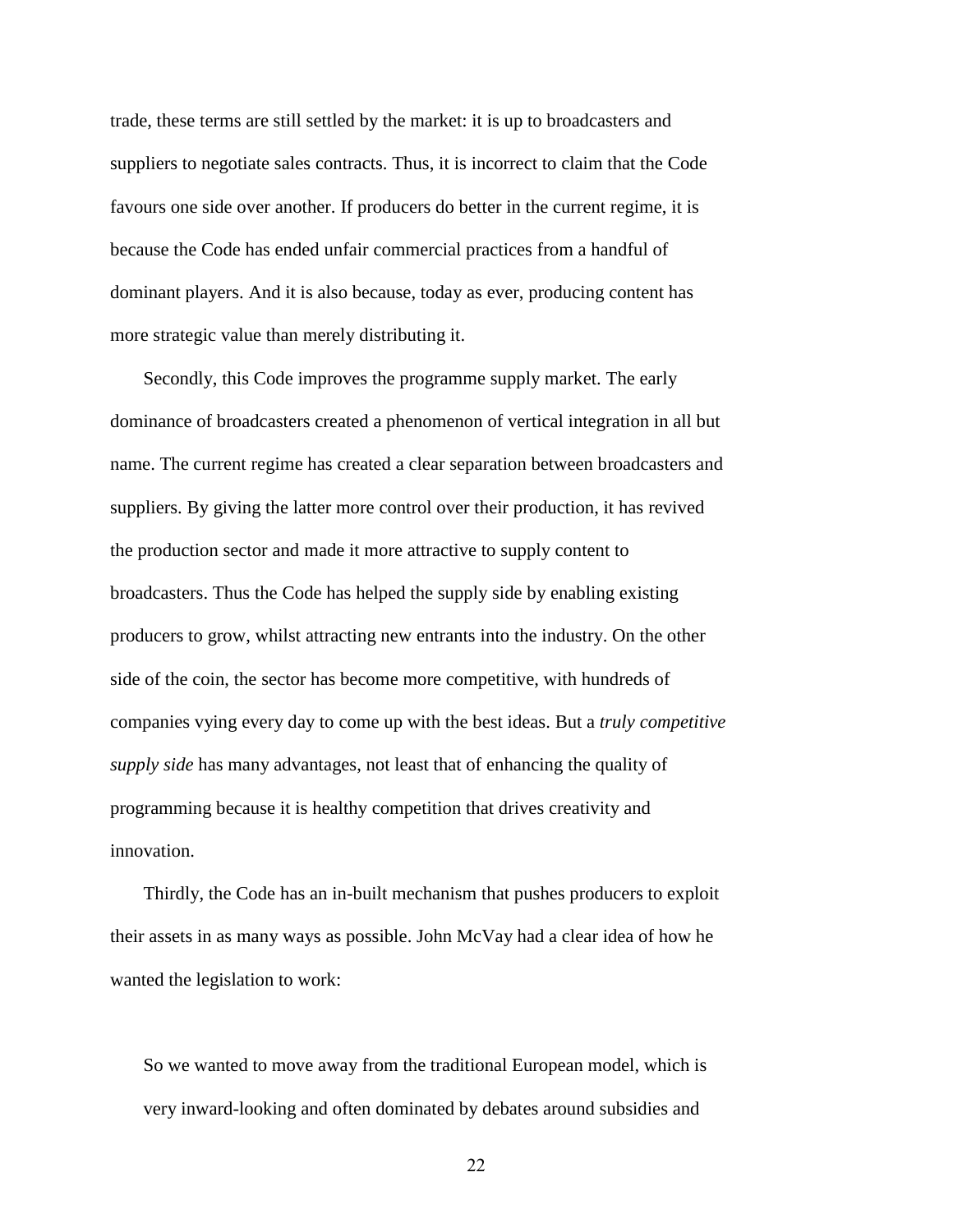cultural issues. We actually wanted to take a more entrepreneurial view of what the sector was for, what it could do. […] So what we wanted to do was arrive at arrangements which incentivised producers to become more international because a) they get growth, b) they become more diverse as businesses and c) ultimately content will become global (McVay, 2009).

Thus it is apparent that when production companies retain the IP attached to their programmes, it is in their own interest to sweat their assets to the last drop. And indeed, among other things, the Code has transformed the distribution of fees attached to international rights. When the commissioning broadcaster had complete control over these rights (it would even appoint the distributor), it was due 70 per cent of *gross* revenues from any onward sale. It was thus able to deduct expenses and more often than not the production company would receive next to nothing. Under the new Code, the broadcaster's share has been reduced to 15 per cent of net revenues of any show sold overseas.

It is the globalization of the marketing horizon that has lead to the formation of super-indies and to their typical configuration of several production companies plus one distribution arm (see above). This has translated into a significant growth of the sector's export revenue, which amounted to a total of £391 million in 2008, an 80 per cent increase on the 2004 figure of £215 million (Hurrell, 2009).

The main beneficiary is of course the independent television production sector, but the volume of export has increased so much that it is said that Channel 4 receives more money today from 15 per cent of net revenues than it previously did from 85 per cent. In the late 1990s, a sales executive reported that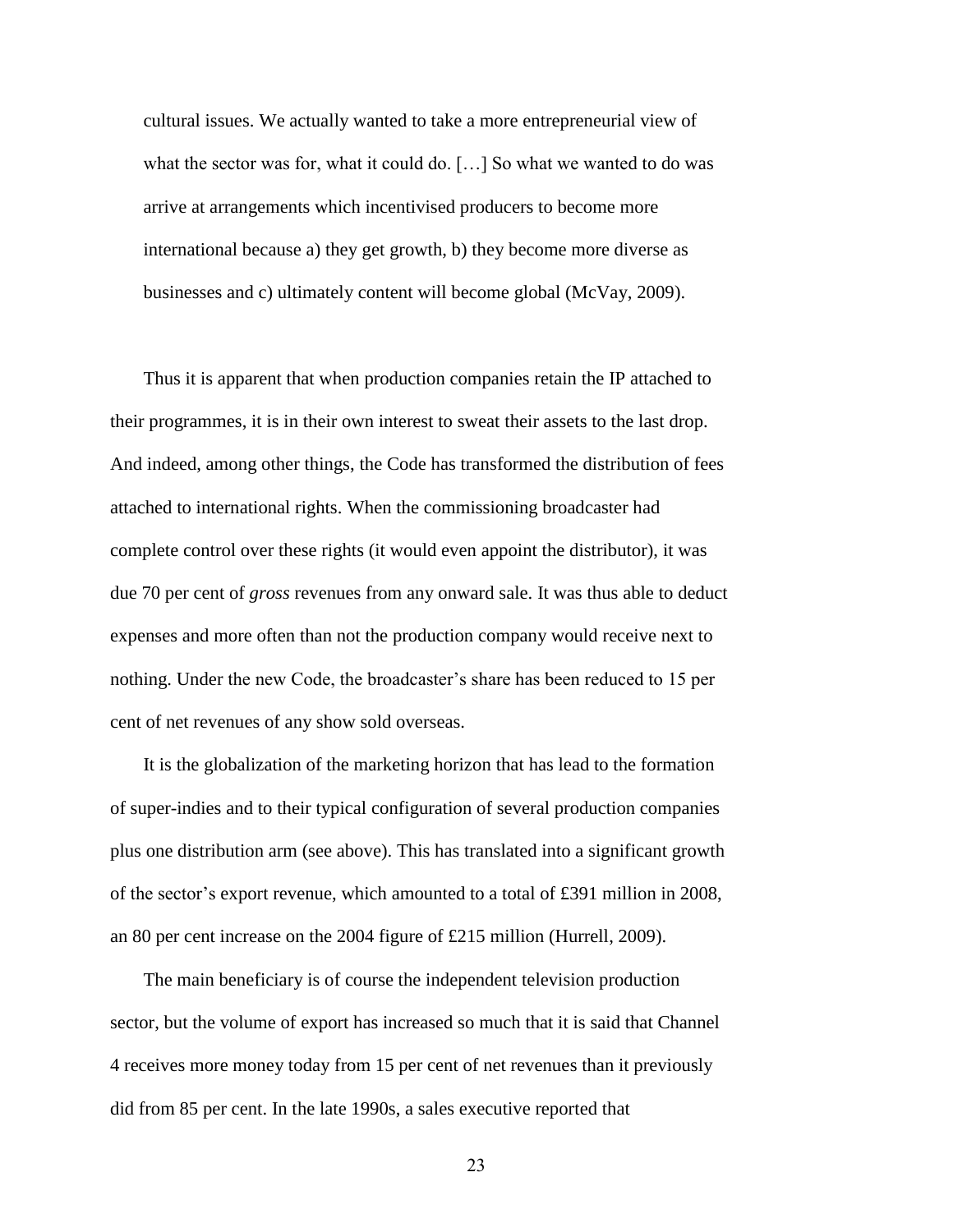'international sales were always seen as the cherry on top of the cake', but today, according to Louise Pedersen, All3Media International's managing director, it is more like the pastry (Perdersen, 2008; David Graham and Associates, 1999: 38).

#### *France: Le fait du Prince*

The British process of broadcasting policy making is conversational in character. Once the Bill was published, the government not only listened to representations from various organizations but amended the legislation according to the new evidence it had received. This dialogic element has been sorely lacking in France, as recent policy developments demonstrate.

French presidents have always kept a close eye on television, and so far President Nicolas Sarkozy has not failed tradition (Kuhn, 2010, 1995; Chalaby, 2002). Like his predecessors, Sarkozy has taken major policy decisions primarily based on his very own political needs. The reform of public service broadcasting that he initiated in winter 2008 and that was approved after a long dissent by the Parliament in February 2009, provides a case in point. The head of France Télévisions, the public service broadcaster, is no longer independently appointed by the Conseil Supérieur de l'Audiovisuel (CSA), the French regulatory body, but by the President himself (nominally the Cabinet).<sup>14</sup> In addition, since January 2009, all the channels controlled by France Télévisions have had to stop broadcasting commercials during prime time, an interim measure that precedes a complete ban in 2011.<sup>15</sup> At the stroke of a pen, the public broadcaster has lost  $€834$  million in advertising revenue, and as it has had several calls for a TV licence fee increase turned down by Sarkozy, it will never retrieve most of this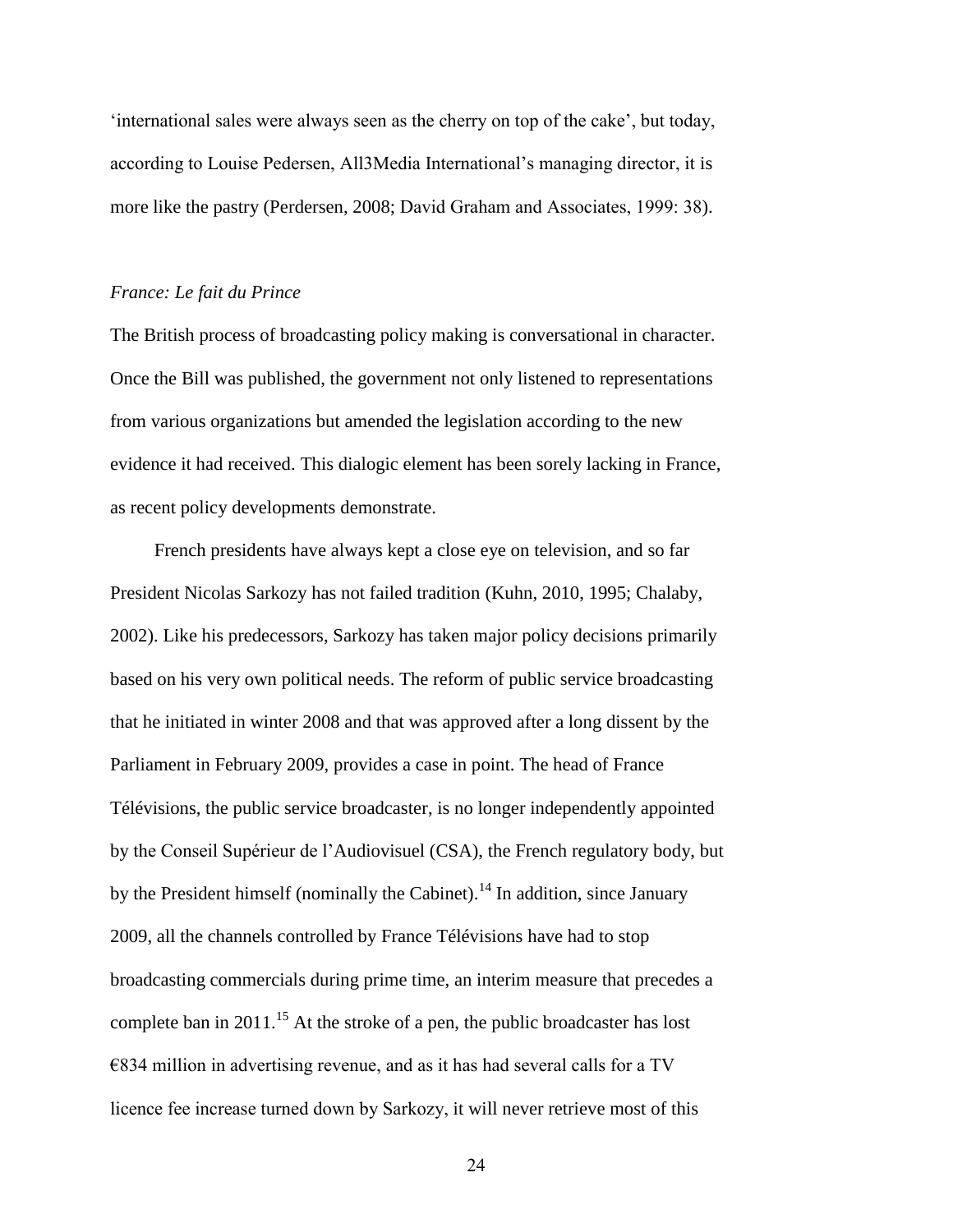income (*The Economist*, 2008: 78).

It is generally accepted that this reform allowed Sarkozy to kill two birds with one stone: he has asserted his control over the public broadcaster while doing a favour for commercial broadcasters by easing the competition for advertising revenue.<sup>16</sup> No consultation with the industry was ever possible, because the process would have uncovered the political nature of the motives behind the reform. But this leaves the French television industry exposed to a series of unforeseen effects which have the potential to inflict lasting damage. It is already certain that it represents a huge loss of income for the independent production sector, which relied on France Télévisions for many of its commissioned work. In turn, this will weaken the country's capacity to produce content of an international standard and may well lead to further deterioration of French TV exports.

#### *English language*

Another advantage that plays in favour of Britain is the English language, which is the international TV industry's official tongue. Michel Rodrigue, the chief executive of Distraction Formats, a Montreal-based formats distribution company offers a revealing anecdote: his company, which is Quebecan, signs contracts in English in France because that is the language the TV executives are used to working with there (Rodrigue, 2008). When showcasing programmes at market fairs such as MipCom or MipTV, non-English producers dub or sub-title the pilots. And since television buyers only acquire what they understand, Rodrigue confirms that '[n]on-English formats are a much harder sell' because '[p]eople can't look at something and understand it straight away' (in Esposito, 2008: 19).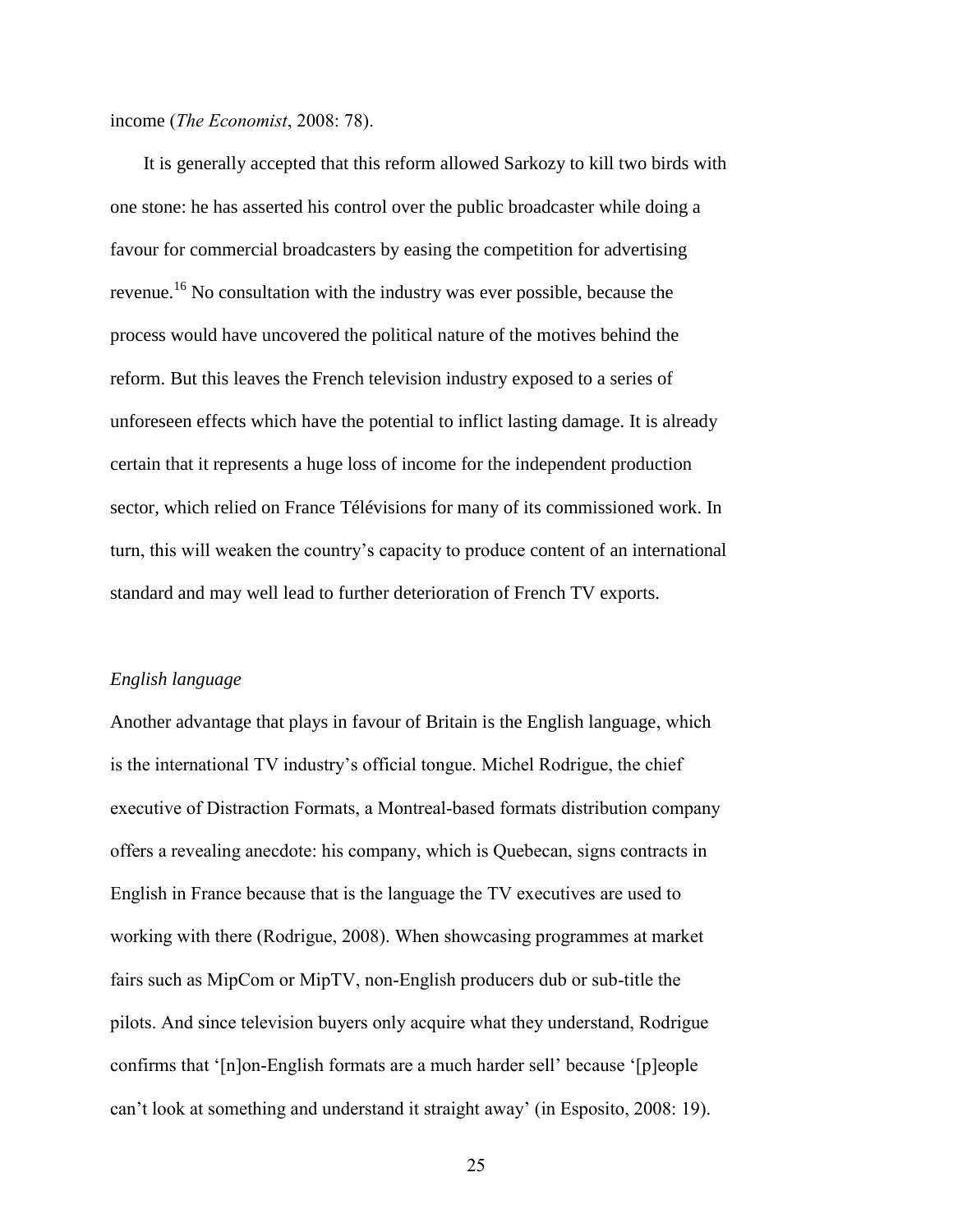English is by far the most widely spoken second language in the European Union, and the gap in popularity between it and other second languages is continuously increasing (European Commission, 2007). Thus British production houses have discovered that their finished programmes – in addition to their formats – sell increasingly well in Europe in a growing number of genres. Among others, Jeremy Clarkson and Gok Wan have become big stars in the European countries where the British (and original) versions of *Top Gear* (BBC Worldwide), *How To Look Good Naked* (RDF Rights) and *Miss Naked Beauty* (All3Media International) have aired (Jarvis, 2008; Pedersen, 2008).

The widespread use of English means that Anglo-American culture has become Europe's default transnational culture. Any band singing outside their country of origin in their native tongue would be noticed for expressing themselves in their local language. But Depeche Mode singing in English anywhere in Europe is just plain Depeche Mode. Conversely, the fact that an ever smaller number of Europeans learn a language other than English means that their exposure to other cultures is limited. Thus Europeans' lack of acquaintance with French culture is making the exportation of French TV channels and programmes ever more difficult. A few years ago, a French TV company began exporting Match TV, a station modeled on the popular weekly magazine, *Paris Match*, which features French film stars and entertainment celebrities. After a few months, the company management realized that with a few exceptions these good people were totally unknown outside France and withdrew Match TV from European cable networks (Rouxel, 2002; 2005).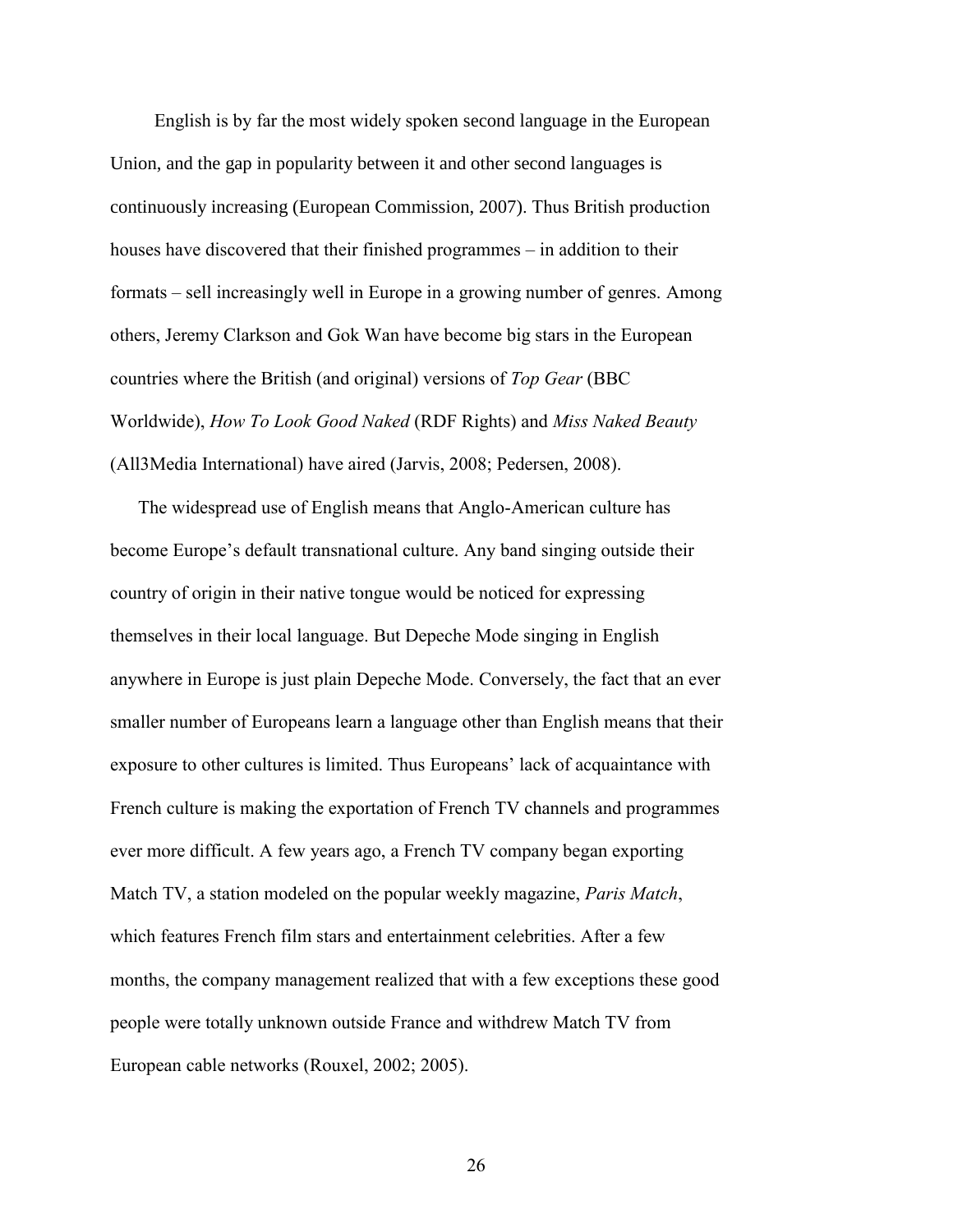#### *London's Cosmopolitanism*

As seen above, London has become Europe's media hub. So what is so attractive about the British capital? Alongside New York, it is one of the world's largest financial centres, 'ahead of the others by a large margin' (*The Economist*, 2007: 6). The proximity of the City facilitates access to capital for the media companies that would be unable to develop without this source of investment. London is also home to a large media industry and provides a tight network of companies that can deliver services ranging from equipment hire and post-production to recruiting and legal affairs (see also Scott, 2005).

London attracts talent from all over Europe and its uniquely diversified labour market is a rich reservoir of skills, providing media companies with all their employment needs, from finance directors to part-time translators of exotic languages. Above all, London is a world city with a unique cosmopolitan culture that is a spur to creativity. In a report commissioned by the British government, a think tank argues that London has become a 'global creative powerhouse' because it belongs to 'a society that has become more open, diverse and plural, spawning a depth of cognitive diversity which is at the heart of creativity' (The Work Foundation, 2007: 18). The authors cite the values of tolerance, openness, 'the early embrace of democratic institutions', and even 'overseas expansion' as reasons why London and the UK 'have been more ready to accommodate "difference" and thus the creativity that springs from it' (ibid.).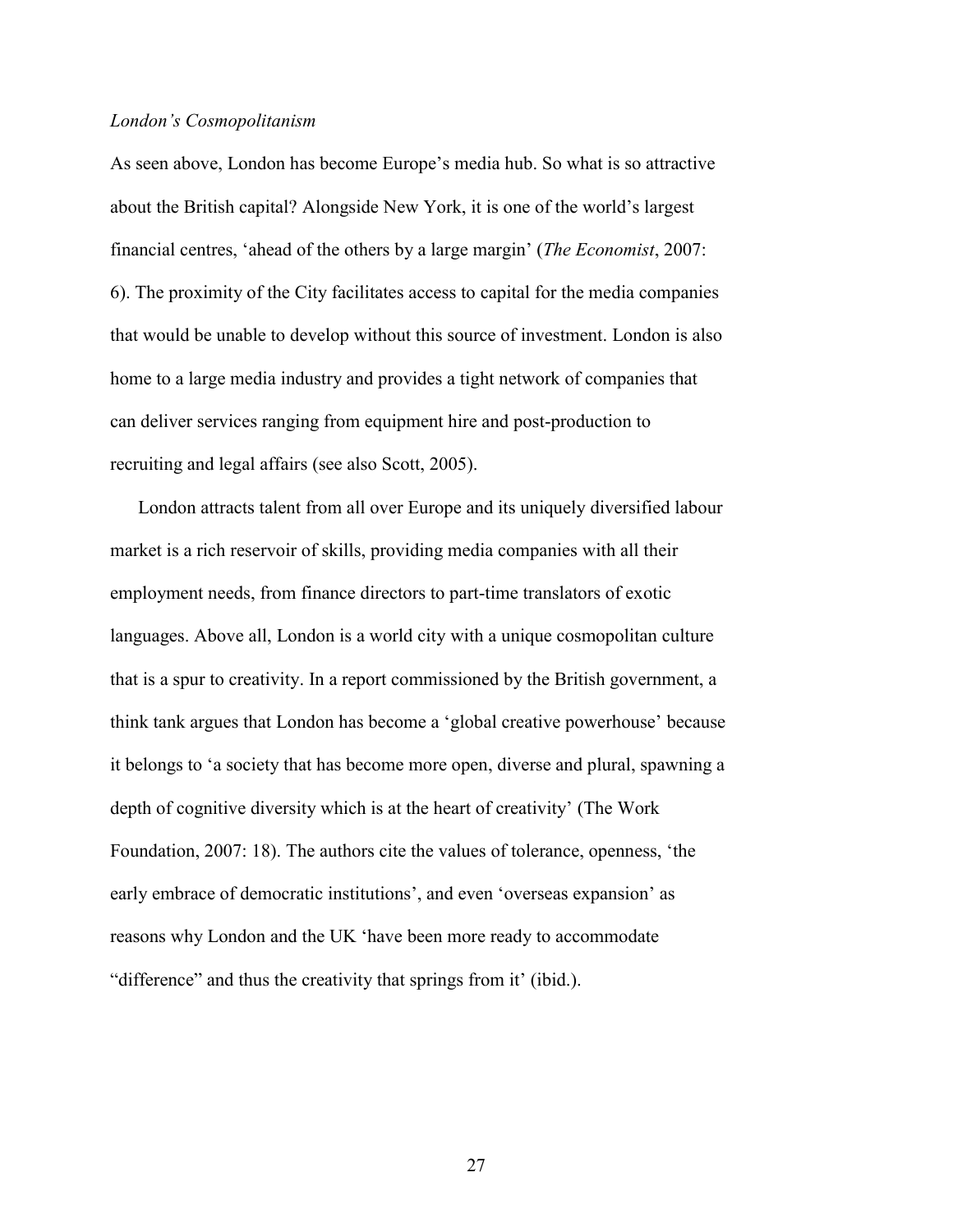#### *From a trading culture to trade in culture*

The advantages offered by the English language point to a further potential explanation of Britain's cultural primacy in Europe: history. Is Britain's contemporary dominance of European culture a legacy of its Empire?

Britain was the  $19<sup>th</sup>$  century's dominant world power, and the legacy of this period includes the globalization of English, Britain's position at the heart of world trade and the global financial system, and the Commonwealth (Ferguson, 2004). The cultural ties among countries of the Commonwealth (chiefly Australia, New Zealand, Canada, and India), alongside the United States, have definitively benefited the British TV industry and, as seen above, these countries are key import and export markets for British broadcasters and producers.

Then, there is the nature itself of the British Empire. Contemporary historians have begun to argue that what lied at the heart of this Empire was not territorial conquest but trade. '[T]he fact remains, writes Niall Ferguson, that no organization in history has done more to promote the free movement of goods, capital and labour than the British Empire in the nineteenth and early twentieth centuries' (2004: xxii). Britain relied on its naval supremacy to protect international trade routes and London became the hub of the international trade system:

Foreign trade and the Navy therefore formed two elements of a single symbiotic system […]. The Navy protected trade and protected the country. Trade generated the seamen to man the Navy, and the money to pay for it. Overseas possessions had a subordinate role in this system, as sources of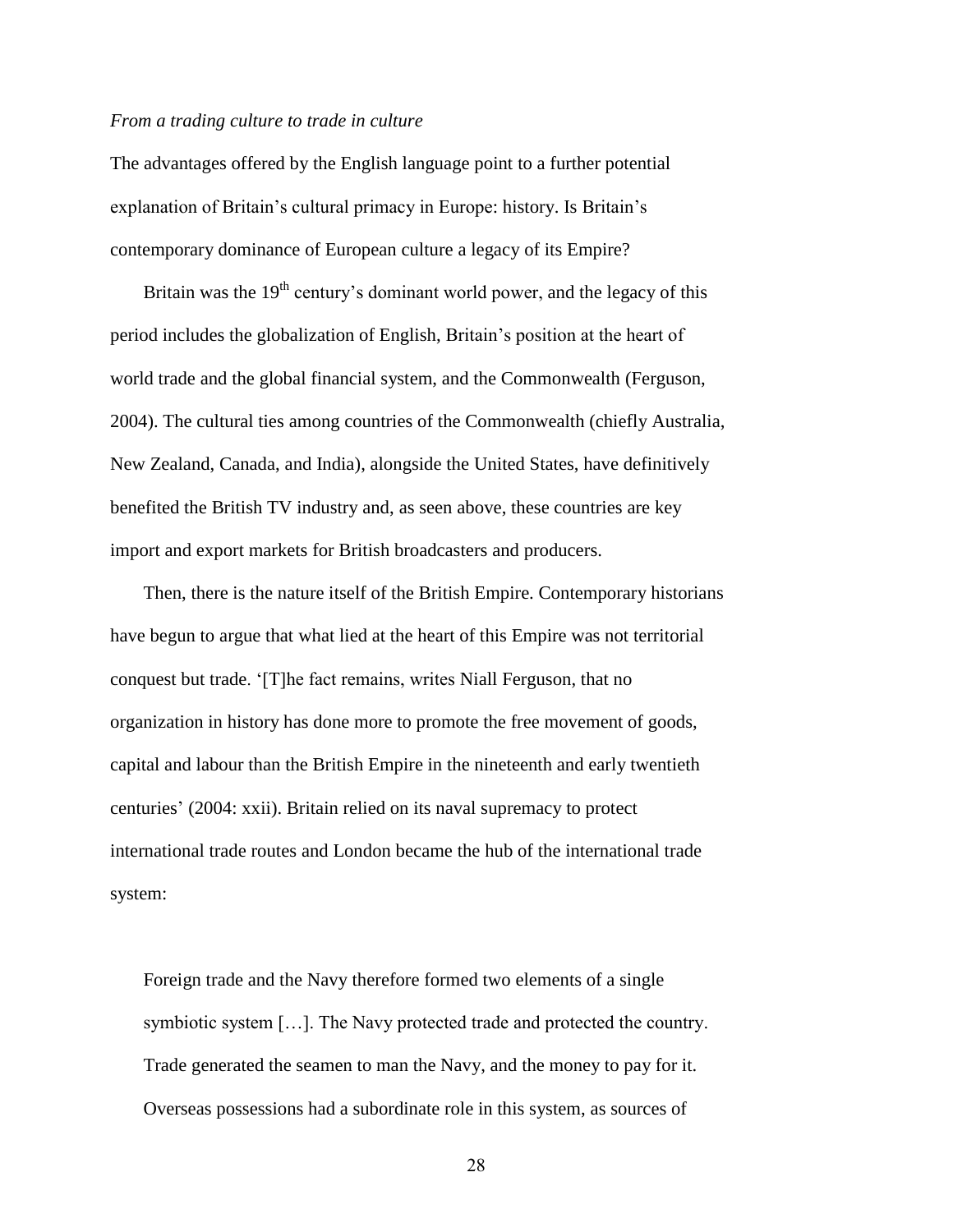trade, but only in atypical years of the mid-century did the British become obsessed with colonies for their own sake, and the debacle of the American War cured them of that. The eighteenth-century British were not keeping up a Navy to conquer a colonial empire. Integrally involved with the international trade system was the financial system. Few of Britain's overseas trades balanced by themselves, but the system as a whole was balanced by bills exchanged on London: a massive and complex system of international credit payments. Combined with banking, brokerage and insurance, it made London the centre of a financial empire which earned large sums in 'invisible' trade, and articulated the national and international trading system' (Rodger, 2004: 580).

'Trade, not territory, adds N.A.M Rodger, was the key to Britain's prosperity' (2004: 573), and trade, not ideology, is the key to Britain's dominance of the European TV marketplace. Other empires, including France's, laid emphasis on territorial possession and cultural integration, but trade has helped British elites understand the potential benefits of commerce in culture. In other words, a trading culture has helped foster a trade in culture. Unlike their French – and European counterparts, British politicians have swept aside the hoggartian doubts of the intelligentsia to firmly place the market at the heart of the media industries. Culture, successive British governments have grasped, is not sacred but a commodity that can be exchanged for profit.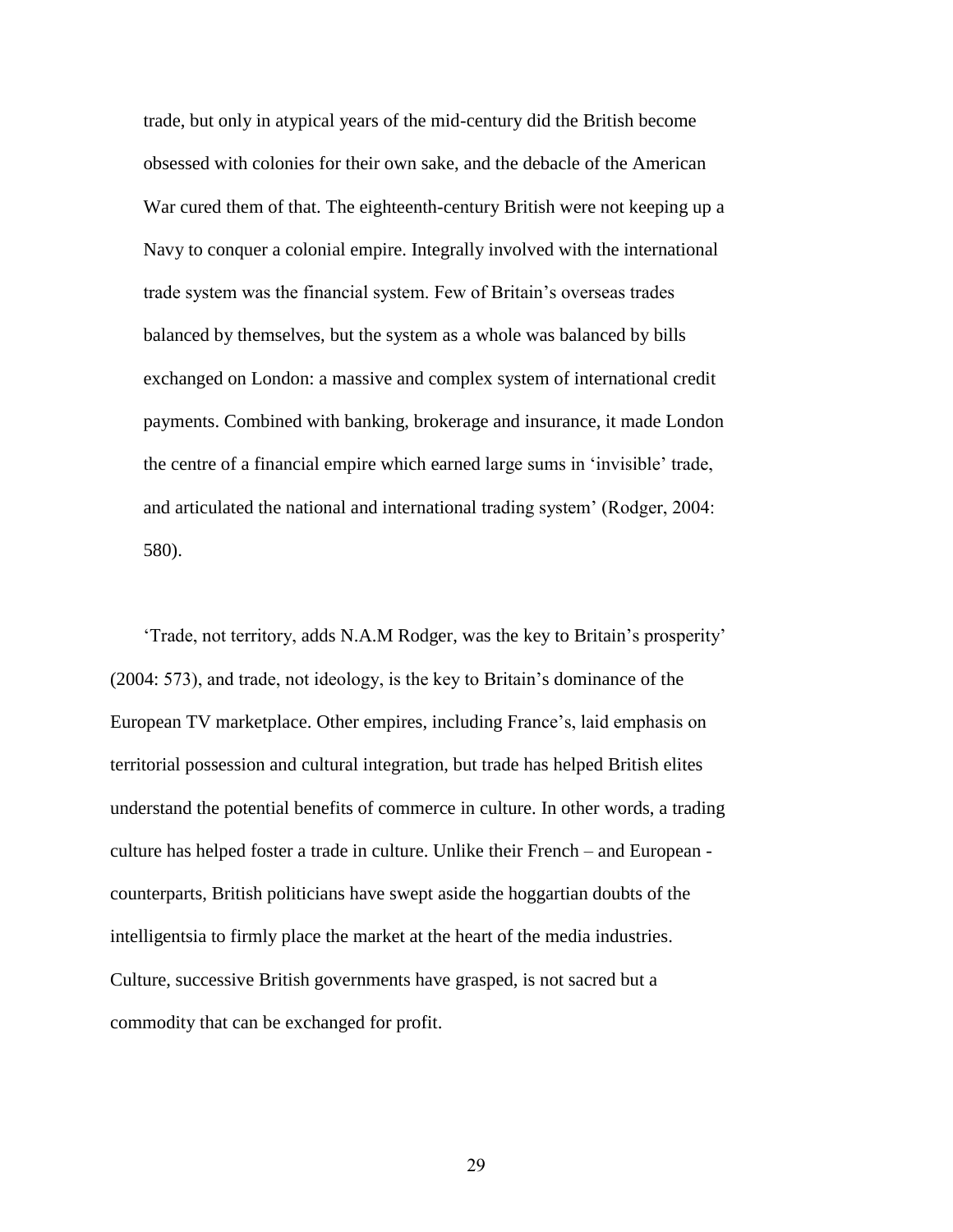#### **Conclusion: a culture fit for export**

More than any other European nation, Britain produces a culture fit for export. Commercial culture – as this is what it is - is despised by continental cultural and political elites because they prefer cultural genres that they perceive as superior (Bourdieu 1979). In France, for instance, when TF1 planned to lodge the contestants of *Star Academy*, a talent show, in the upmarket Marais district in Paris, local residents went up in arms and petitioned the broadcaster. The show, writes Adam Sage, is 'detested by the intelligentsia, who see it as the Americanisation of France's lofty cultural tradition' (Sage, 2008). By way of contrast, it was revealed that Gordon Brown and his family are allegedly keen viewers of *The X Factor*. So keen was the British Prime Minister that he 'has been bombarding contestants […] with missives urging them to rebel against Simon Cowell's strictures' (Sherwin, 2008).

Many analysts object to the reduction of culture to its exchange value, claiming for instance that the British government is pursuing a 'neo-liberal agenda' (Friedman, 2003: 27). True as it may be, it is easy to overlook the positive aspects of commercial culture: it is democratic in character because it is accessible to all – including prime ministers – and when exported it has a positive impact on the nation's balance of payment. Trade, in culture as in other sectors, entails that an exchange is taking place between two actors. But is any exchange taking place when a nation tries to impose its culture upon others, or when a social class uses culture to distinguish itself from the masses?

The British broadcasting policy has the merit of being adapted to the global media order and enables British media companies to thrive among international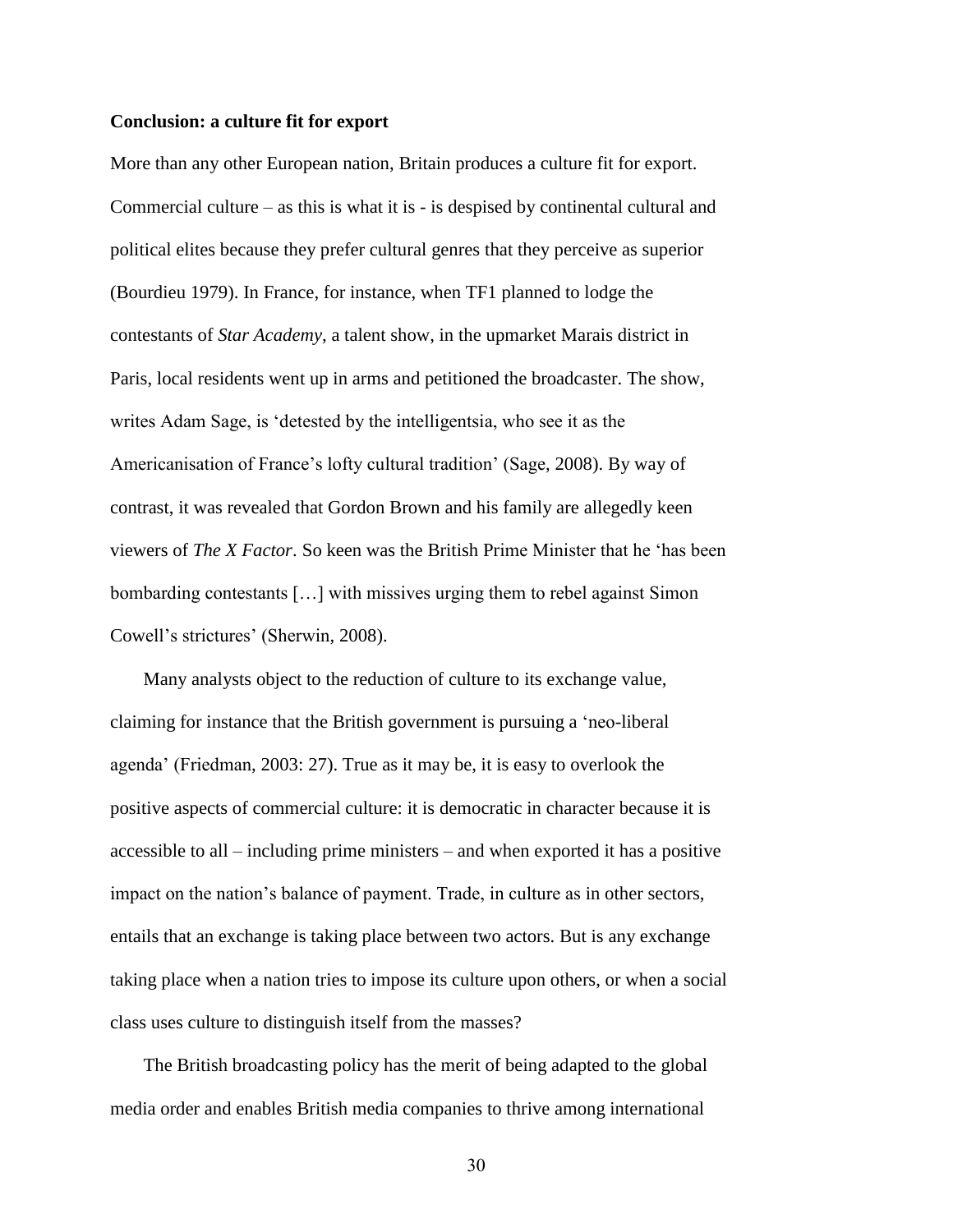media conglomerates. Too many nations, France included, still adopt cultural policies that are framed in the mould of national identity. They see international television as a way of expanding the nation's electronic boundaries and promoting a national perspective. But they fail to grasp that in the era of transnational capitalism, what is at stake is trade, not ideology.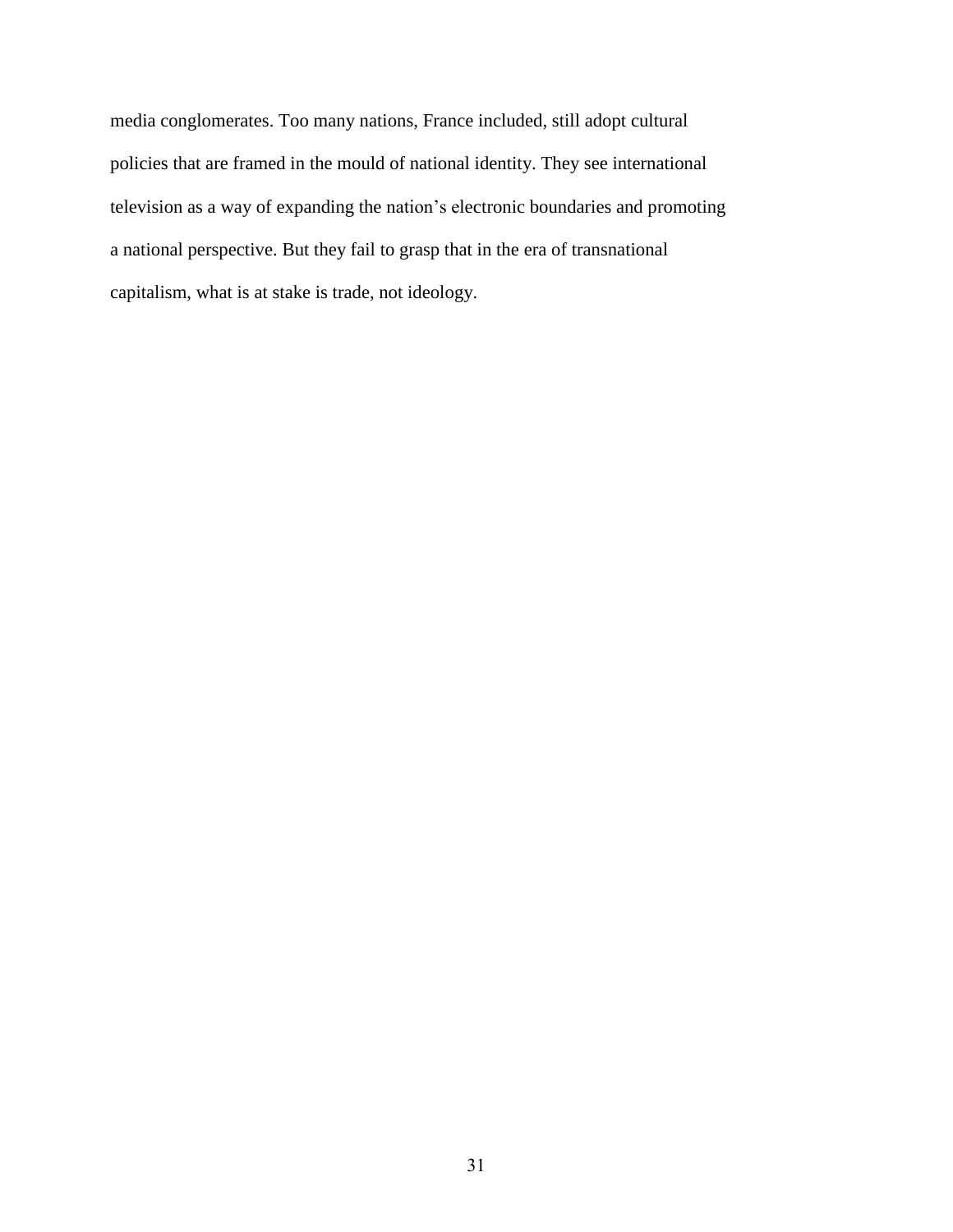#### **References**

Baker, S. (1988) 'Go-go for the dodo', *Cable and Satellite Europe*, November 1988: 34-6.

Barrett, S. (2008) 'Global shifts offer new opportunities for UK media', *MediaWeek*, 19 February 2009: 23.

BBC Worldwide (2008) *Annual Review 2007/08*. London.

Bourdieu, P. (1979) *La Distinction: Critique sociale du jugement*. Paris: Minuit. Brzoznowski, K. (2009) 'Focus on Chris Bonney', *Worldscreen Weekly*, 5 March

2009.

Chalaby, J. (2002) *The de Gaulle Presidency and the Media: Statism and Public Communications*. Basingstoke: Palgrave Macmillan.

Chalaby, J. (2009) *Transnational Television in Europe: Reconfiguring Global Communications Networks*. London: I.B. Tauris.

Clark, R. (2008) Senior Executive Vice President, Entertainment and Production, Worldwide Entertainment, FremantleMedia, interview with author, 11 September 2008.

Collins, R. (1992) *Satellite Television in Western Europe*, rev. edn. London: John Libbey.

Daswani, M. (11 January 2008) 'France 24 Responds to Sarkozy Proposals', *Worldscreen.com*,

http://worldscreen.com/newscurrent.php?filename=Sarkozy011108.htm,

consulted August 2008.

Daswani, M. (28 April 2009) 'Nordic Expansion for Shine Group', *Worldscreen.com*, http://worldscreen.com/articles/display/20760, consulted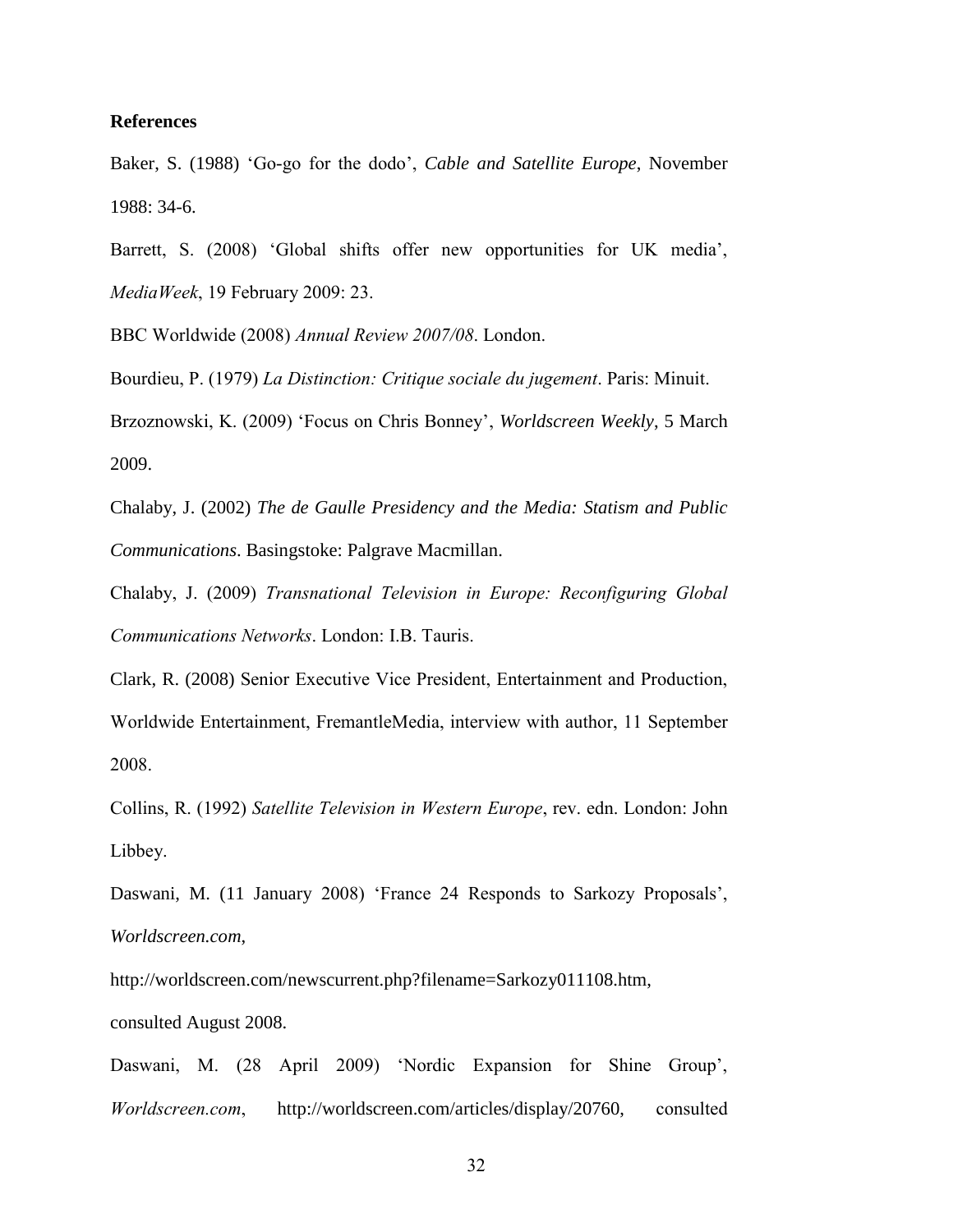August 2009.

David Graham and Associates (1999) *Building a global audience: British television in overseas markets*. London: DCMS.

Dibble, D. (2007) 'Foreign boom changing Premier kick-off times', *Daily Mail*, 6 November 2007.

van Diepen, L. (2008) Head of Acquisitions, Endemol, interview with author, 24 October 2008.

Durrani, A. (2008) 'OMD scoops £650m Renault-Nissan European account', *MediaWeek*, 4 November 2008: 3.

*The Economist* (15 September 2007) 'Magnets for money – A special report on financial centres': 1-22.

*The Economist*, (23 February 2008) 'French broadcasting: a fuzzy picture': 78.

Esposito, M. (2008), 'UK rides high as exporter of television formats', *Campaign*, 4 April 2008: 19.

European Commission, (2007) 'Languages of Europe', <http://ec.europa.eu/education/policies/lang/languages/index\_en.html>, consulted July 2007.

Ferguson, N. (2004) *Empire: How Britain Made the Modern World*. London Penguin.

Freedman, D. (2003) 'Who Wants To Be a Millionaire? The Politics of Television Exports', *Information, Communication & Society*, 6(1): 24-41.

Flynn, B. (1992) 'Joined at the hip', *Cable and Satellite Europe*, November 1992: 18-20.

France Télévisions (2008) *Rapport annuel 2007*. Paris.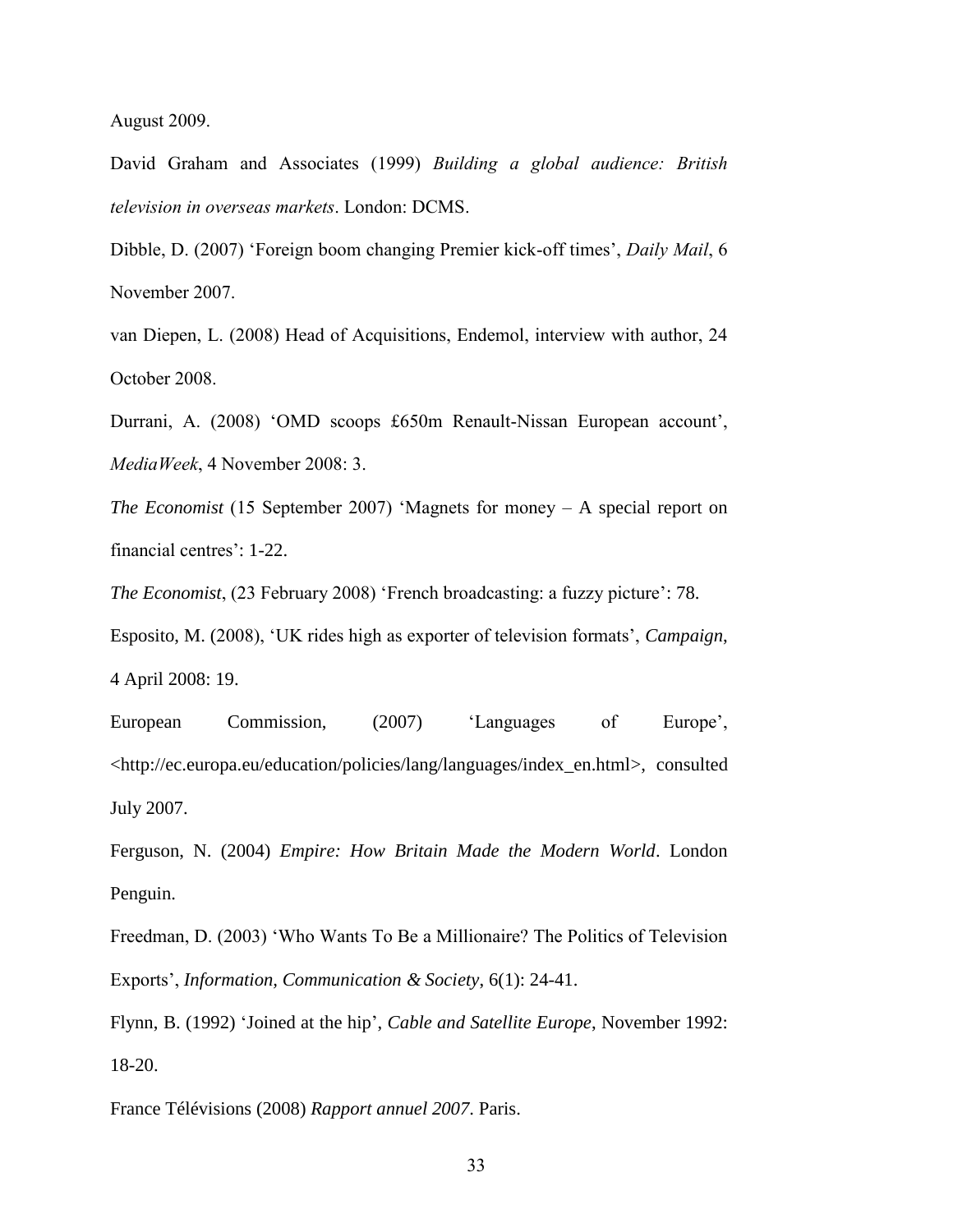Goodwin, P. (1998) *Television Under the Tories: Broadcasting Policy 1979-1997*. London: BFI Publishing.

Hurrell, W. (2009) 'Export revenues for UK indies near £400m', *Broadcast*, 3 June 2009, http://www.broadcastnow.co.uk?5002079.article, consulted August 2009.

ITV (2009) *Report and accounts 2008*. London.

Jarvis, C. (2008) Director, Programming & International Format Production, BBC Worldwide, interview with author, 23 July 2008.

Kuhn, R. (1995) *The media in France*. London: Routledge.

Kuhn, R. (2010) 'France: Presidential Assault on the Public Service', pp. 158-170,

in P. Iosifidis (ed.) *Reinventing Public Service Communication: European Broadcasters and Beyond*. Basingstoke: Palgrave Macmillan.

Lebailly, P.P. (25 March 2008) 'France Monde, operating from April', *Rapid TV News*, http://rapidtvnews.com/index.php/france-monde-operating-from-april.html, consulted March 2008.

O'Carroll, L. 'The remake of Napoleon', *Cable & Satellite Europe*, April 1991: 20-30.

McVay, J. (2009) Chief Executive, PACT, interview with author, 25 February 2009.

Millichip, J. (2008) Chief Operating Officer, RDF Rights, interview with author, 14 July 2008.

Moran, A. (1998) *Copycat Television: Globalisation, Program Formats and Culture Identity*. London: University of Luton Press.

Moran, A. (2006) *Understanding the Global TV Format*. Bristol: Intellect.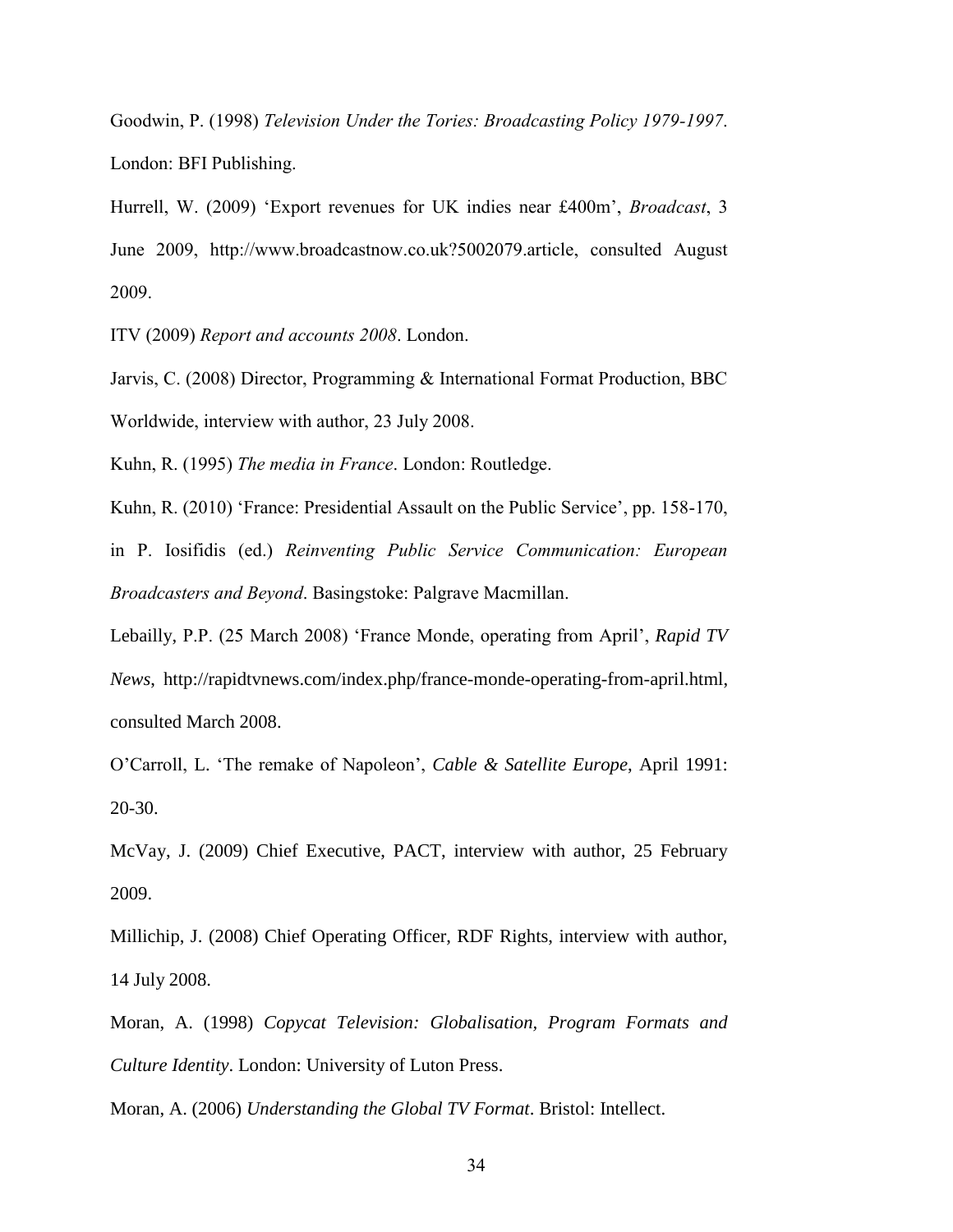Ofcom (2006) *Review of the television production sector – Consultation document*. London.

PACT (2002) 'PACT Submission to ITC Programme Supply Review'; http://www.PACT.co.uk/uploads/file\_bank/581.pdf, consulted December 2008.

PACT (2008) *Response to Ofcom PSB Review: Phase 1*. London.

Parker, R. (2009) 'The special relationship', *Broadcast*, 5 June 2009: 30-3.

Pedersen, L. (2008), managing director, All3Media International, interview with author, 24 November 2008.

Reid, A. (2009) 'Global new-business activity: What's behind the recent wave of international review?', *Campaign*, 26 June 2009: 14.

Rodger, N.A.M. (2004) *The Command of the Ocean – A Naval History of Britain 1649-1815*. London: Penguin.

RDF Media Group (2008) *Annual Report & Accounts 2008*. London.

Rouxel, P., vice president, sales and marketing, Lagardère Networks International interviews, 13 September 2002 and 6 April 2005.

Sage, A. (2008) 'Upmarket district in uproar over reality TV "invastion"', *The Times*, 20 September 2008: 57.

Schlesinger, P. (2007) 'A Cosmopolitan Temptation', *European Journal of Communication*, 22 (4): 413-26.

Scott, A. J. (2005) *On Holllywood: The Place, The Industry*. Princeton: Princeton University Press.

Shed Media (2009) *Annual Report & Acounts 2008*. London.

Sherwin, A. (2008) 'Gordon Brown is bitten by the X Factor bug', *The Times*, 28 November 2008: 17.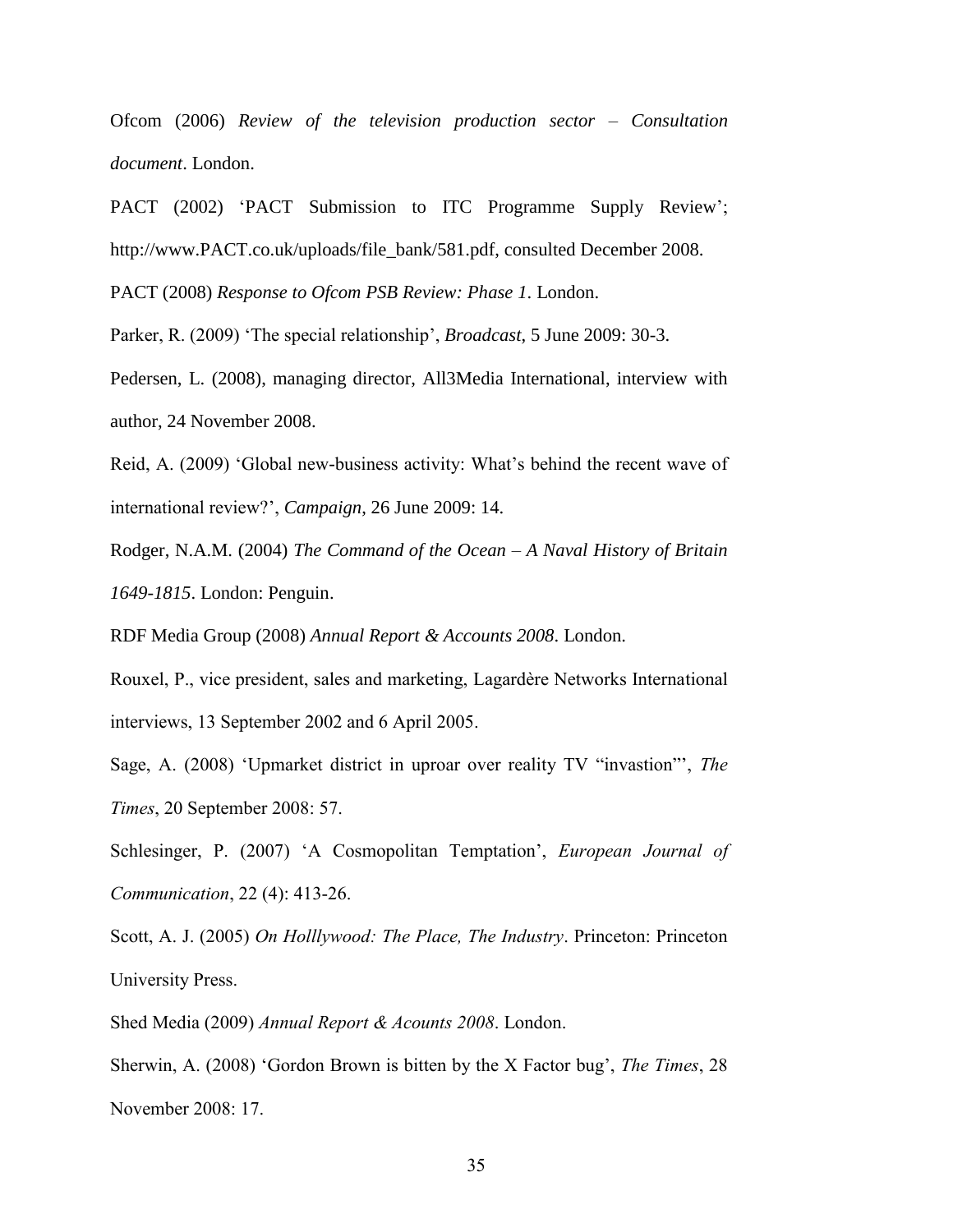Spencer, G. (2008), director of sales, 2waytraffic, interview with author, 11 July 2008.

Television Research Partnership (2004) *Rights of Passage: British Television in* 

*the Global Market*. London: British Television Distributors' Association and UK

Trade & Investment.

Television Research Partnership (2008) *Rights of Passage 2007*. London: PACT.

Thénard, J.-M. (2008) 'Sarko tricote des gilets rayés pour TF1', *Le Canard Enchaîné*, 11 June 2008: 6.

Tunstall, J. (2009) '*Big Brother*, Peter Bazalgette, and Tim Hincks', unpublished draft paper.

UK Film Council (2008) *2008 Statistical Yearbook*. London.

The Work Foundation (2007) *Staying ahead: the economic performance of the* 

*UK's creative industries*. London: DCMS.

#### **Acknowledgements**

 $\overline{a}$ 

I gratefully acknowledge support from the Arts and Humanities Research Council (AHRC) for providing me with a Research Leave Grant that enabled me to write this article. I would also like to express my deep gratitude to all the interviewees for their time and cooperation, especially Peter Bazalgette, media consultant; Rob Clark, FremantleMedia; Lisette van Diepen, Endemol; Colin Jarvis, BBC Worldwide; John McVay, PACT; Jane Millichip, RDF Rights; Louise Pedersen, All3Media International; Philippe Rouxel, Lagardère Networks International, and Graham Spencer, 2waytraffic.

#### **Endnotes**

<sup>&</sup>lt;sup>1</sup> Canada, France, Germany, Italy, the Netherlands, Sweden, USA, and UK.

<sup>&</sup>lt;sup>2</sup> Company sources.

<sup>&</sup>lt;sup>3</sup> 'C21 Formats Lab Weekly', *C21 Media.Net*, 8 October 2008, available at

http://www.c21media.net/resources/weekly\_detail.asp?id=689, consulted August 2009.

 $4 By$  way of comparison, France Télévisions's sales and distribution arm posted  $660$  million revenue and  $64$  million profit in 2007 (France Télévisions 2008, p. 64). The proportion of this revenue coming from international programme sales is unspecified.